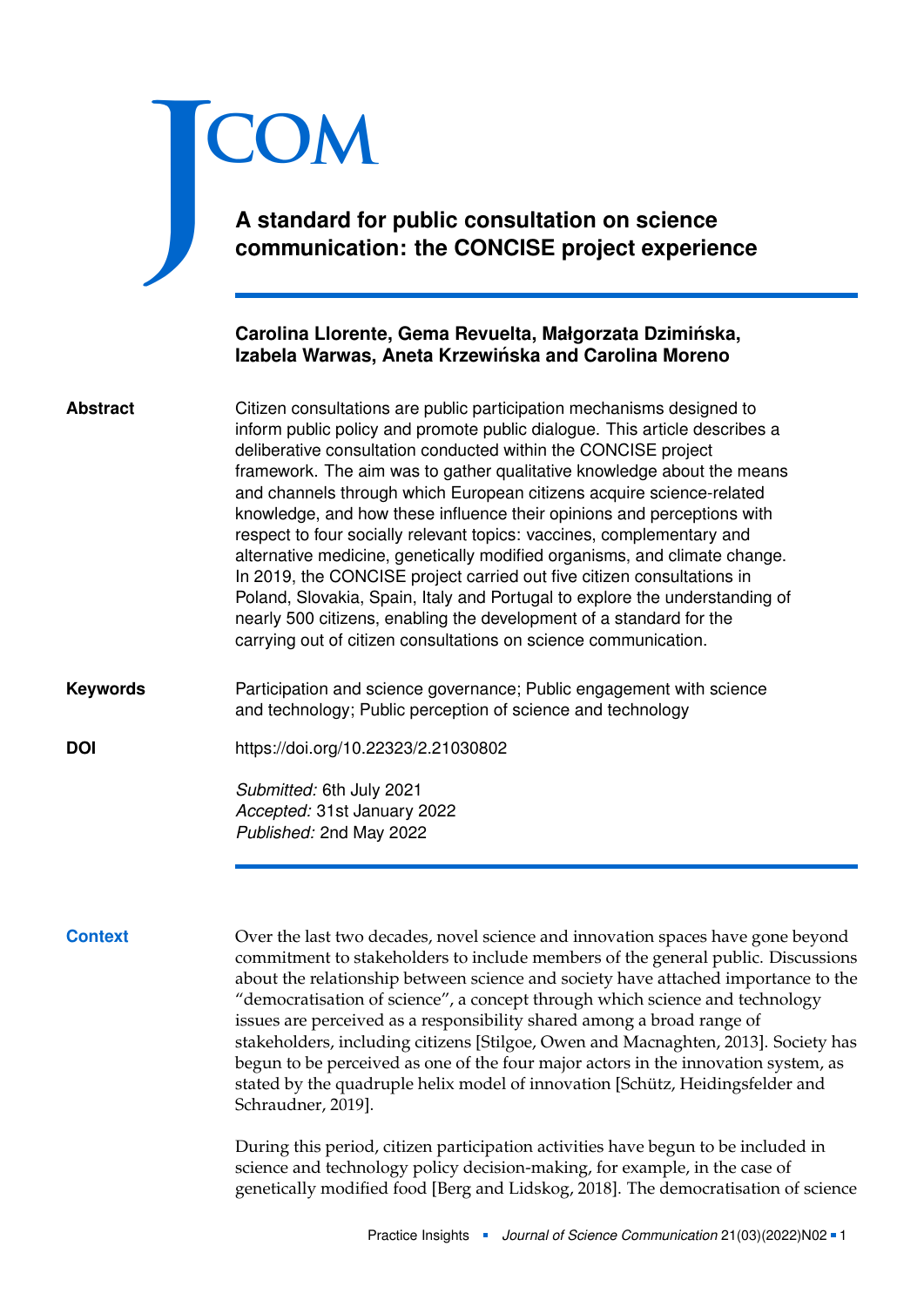means paying at least as much attention to the societal outcomes of research as to the scientific and technological findings. However, the radical democratisation of science, which includes a broader set of proposals for public responses to existing scientific framings of environmental issues, could lead to identification of unforeseen environmental risks or even modify understanding of what constitutes such a risk [Huttunen and Hildén, [2014;](#page-21-0) Irwin and Michael, [2003\]](#page-21-1).

Moreover, public involvement in the policy decision-making process may foster consensus and public acceptability, as Ward et al. [\[2019\]](#page-22-2) reported in relation to France's citizen consultation on vaccination, whereby 10,435 public comments posted to the consultation's official website were analysed by researchers. Increasing citizen participation in decision-making about vaccinations may increase citizens' sense of democratic participation.

Recent years have also seen the emergence of informal links between society and science policies, such as the #FridaysForFuture phenomenon initiated by Greta Thunberg, which has engaged unprecedented numbers of youth to join the climate movement around the world [Fisher, [2019\]](#page-20-1). The power of this growing movement stems, not only from its potential impact on climate policy, but also from its creation of a cohort of citizens who will become active participants in democracy.

Also growing in popularity are "dialogue events" such as citizen participation activities in science and technology not intended to inform public policy [Davies et al., [2009\]](#page-20-2). Active citizen participation using different forms of knowledge to find the solution to a given problem fulfils the reported will of society to acquire more responsibility [Rogers, [2006\]](#page-22-3). Citizens are also given a vision of a shared future [Jacobi et al., [2017\]](#page-21-2) and a feeling of belonging [Calder, [2002\]](#page-20-3). Bernauer and Gampfer [\[2013\]](#page-20-4) report a clear example of this phenomenon, finding that the popular legitimacy of global climate governance increases or decreases according to whether civil society is involved or excluded.

A number of different models of citizen involvement in science and technology-related issues exist. Rowe and Frewer [\[2005\]](#page-22-4) identified three aspects of public engagement: public communication, public consultation and public participation. According to the Organisation for Economic Co-operation and Development [Rodrigo and Amo, [2008\]](#page-22-5), "Public consultation is one of the key regulatory tools employed to improve transparency, efficiency and effectiveness of regulation". The OECD further specifies that the consultation process involves "actively seeking the opinions of interested and affected groups. It is a "two-way flow of information" [Rodrigo and Amo, [2008\]](#page-22-5).

In public consultation, information elicited from the public is thought to be representative of currently held opinions on the topic in question. Relevant information from the organiser can also be maximised through efficient information processing by participants [Rowe and Frewer, [2005\]](#page-22-4). This makes public consultation quite a useful tool for gathering information from a considerable number of people on a specific topic.

Other novel models of consultation stress the "dialogue approach", in which interactions between science and citizens are mutually informing or symmetrical [Davies et al., [2009\]](#page-20-2). These consultation strategies shape discussions, highlight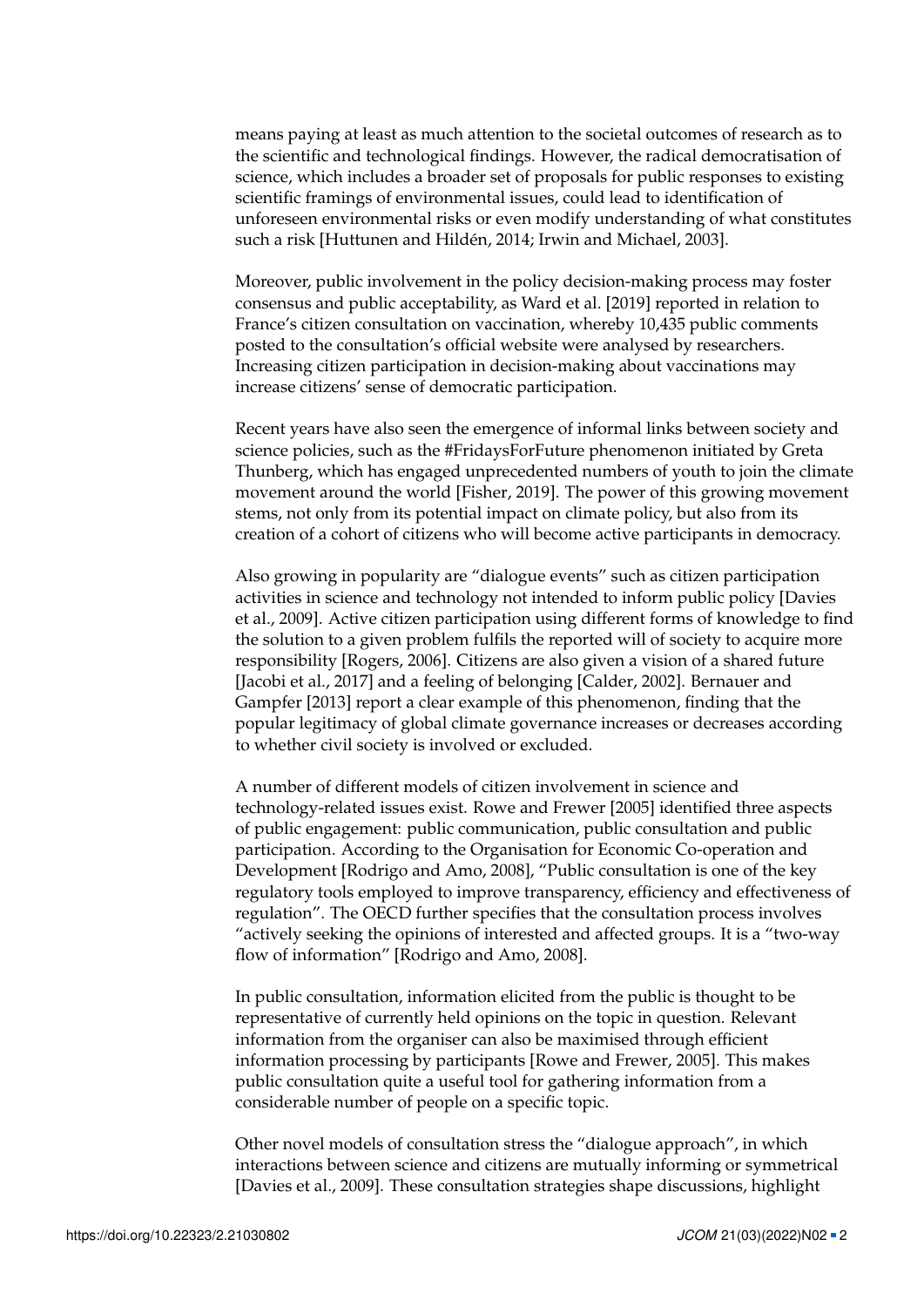personal aspects of the consulting issue, and may affect how professionals view the public [Armstrong et al., [2020\]](#page-20-5). As a result, some of these consultation processes have been designed to engage the audience with specific science-related issues without necessarily being part of a policy process [Davies et al., [2009\]](#page-20-2). The World Wide Views consultation [Blue and Medlock, [2014\]](#page-20-6), for example, was the first initiative to organise large-scale international public debate.

This article addresses a specific type of deliberative citizen consultation, designed within the framework of the European CONCISE (Communication role on perception and beliefs of European citizens about science) project. The main aim of the project was to provide qualitative knowledge about the means and channels (media and social media networks, life experience, relatives, religion, political ideology and educational system) through which European citizens acquire their science-related knowledge, and how this knowledge influences their beliefs, opinions and perceptions with respect to four socially relevant topics: vaccines, complementary and alternative medicine, genetically modified organisms and climate change.

In 2019, the partners involved in the CONCISE project carried out five citizen consultations in five European countries (Italy, Poland, Portugal, Slovakia and Spain) to explore understanding of science communication with a total of 497 individuals. In designing these consultations, the consortium partners were inspired by the World Wild Views consultation approach [Blue and Medlock, [2014;](#page-20-6) Rask and Worthington, [2017;](#page-22-6) Riedy and Herriman, [2011\]](#page-22-7). The five consultations were organised in their respective countries according to a standard format: one hundred citizens, selected to represent the diversity of their society, were gathered into small groups together with a moderator/facilitator to discuss an identical set of questions on four selected topics [Delicado, Rowland, Vengut Climent et al., [2022;](#page-20-7) Delicado, Rowland and Estevens, [2021;](#page-20-8) Moreno-Castro, Mendoza-Poudereux and Vengut-Climent, [2020;](#page-21-3) Krzewińska et al., [2021\]](#page-21-4).

The design of the consultation methodology sought to answer the following research questions:

- RQ1. How are citizens informed about the four selected topics: vaccines, climate change, GMO and alternative medicine?
- RQ2. Which information sources do citizens consider "reliable" for each topic?
- RQ3. How do citizens propose improving scientific communication regarding the four topics?

The main objective of this paper is to present and reflect on the methodology used in the CONCISE project to carry out citizen consultations. Thus, the main benefit considered by the authors is the practical knowledge acquired after this experience that is shared in this article. Based on the international experiences of the CONCISE project partner consortium, a standard for conducting public consultation on science communication was developed and tested in a European context. We believe that thanks to this paper's reflections, the replication, and even the improvement, of citizen consultations of this type can be promoted.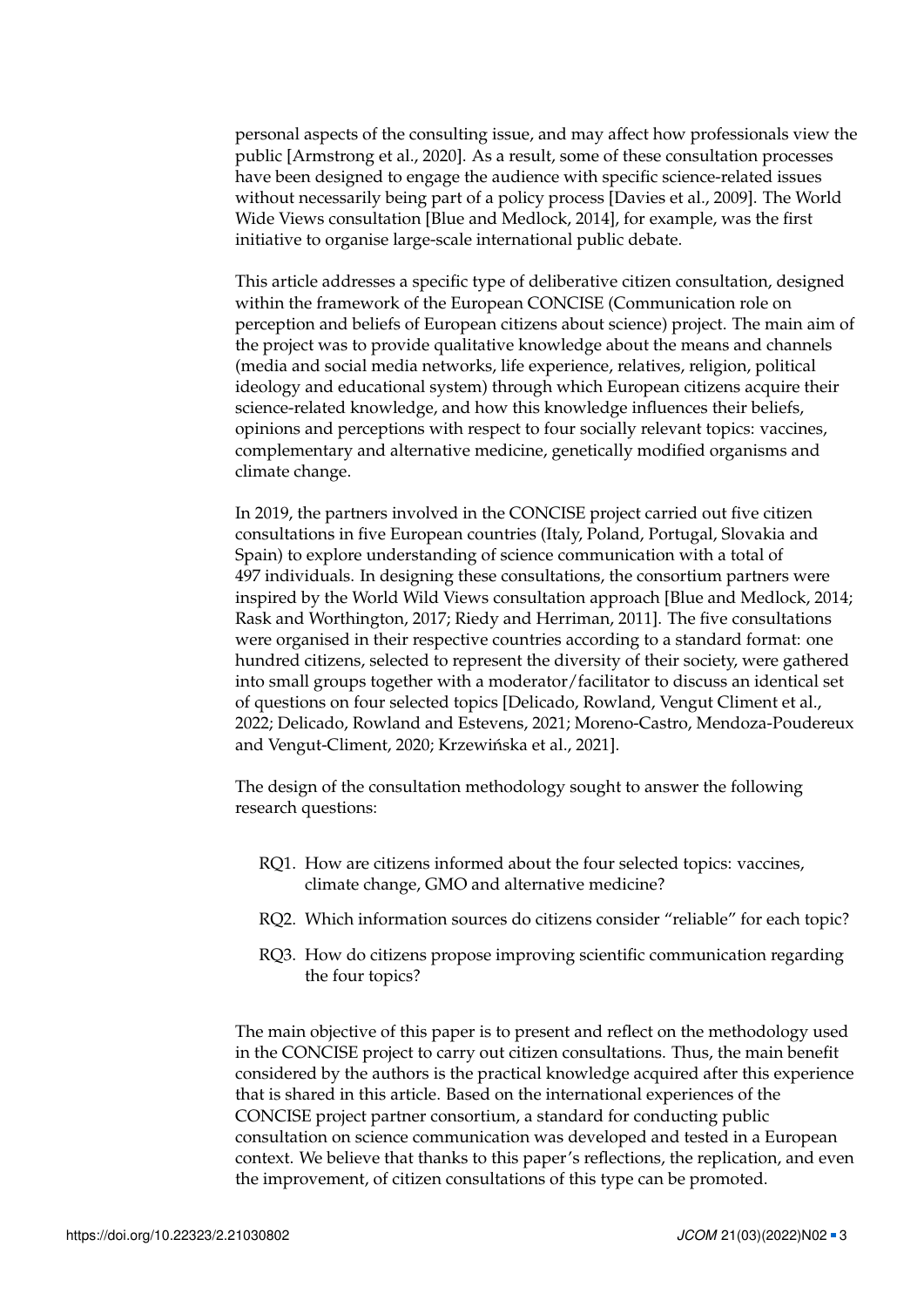### **The CONCISE project methodology: insights gained from practical experience**

The consultation in each country was held on a single day, with researchers acting as discussion moderators in small citizen groups, using a methodology similar to a focus group approach. Focus groups are a consultation method designed to collect data through group interaction and illuminate citizen perceptions that may be missed using other survey techniques [Rothwell, Anderson and Botkin, [2016;](#page-22-8) Shipley and Utz, [2012\]](#page-22-9). One of the most critical issues for the CONCISE partners was to promote a feeling of participation in an initiative with a global reach, as well as offer a space in which participants could express their proposals, demands and expectations of communication on the four topics.

The CONCISE consultations were designed to answer the research questions presented above as well as provide a participatory experience for all the attendees. In addition to seeking information, we also wished to offer citizens a unique opportunity to be empowered through actively participating and providing ideas for possible solutions. Joining in an experience with 100 people for a whole day generates a greater degree of involvement than investing an hour or two in a group discussion. At each CONCISE consultation, all the citizen participants interacted with the dozen people in their group in addition to sharing the common spaces with the rest of the 100 participants at mealtimes and during the welcome and closing receptions, for example. Thus, during the event, citizens were able to contribute to the development of science-related issues, and they knew that their contribution would help to prompt specific practical actions to improve communication on socially relevant topics. The citizens' felt empowered by being asked for their opinion, which would then be transmitted to science communication stakeholders. During the consultations the citizens not only shared information, they also influenced each other's opinions and changed their statements accordingly, adding to their feelings of efficacy. Moreover, the very opportunity to take part in such an event for the first time offered the citizens a space to increase their disposition to participation. Personal benefits may also derive from participating in this type of consultation. By taking part in a singular event, the citizen participants had the opportunity to exercise their democratic rights, expand their perspective and knowledge, express their opinions freely, make suggestions and be listened to.

With these objectives, the focus group methodology was adapted by gathering a considerable number of people in a single place, where they were divided into informal small-group discussions focused on a particular topic or set of issues [Wilkinson, [2004\]](#page-22-10). This approach enabled data to be collected from multiple individuals simultaneously in a non-threatening environment that invited participants to discuss their perceptions, ideas, opinions and thoughts [Hennink, [2014\]](#page-21-5).

The benefits of using the discussion group method for public consultation on science communication are many. Group discussion strategies are an economical, fast and efficient method of obtaining data from multiple participants [Krueger and Casey, [2000\]](#page-21-6), thereby potentially increasing the overall number of participants in a given qualitative study [Onwuegbuzie et al., [2009\]](#page-21-7). The group members take part in a participatory, decision-making process; they are considered knowledgeable about the study subject and participate in the research work [Krueger and Casey, [2000\]](#page-21-6). The sense of belonging to a group can also increase participants' sense of cohesiveness [Peters, [1993\]](#page-22-11) and help them to feel safe sharing information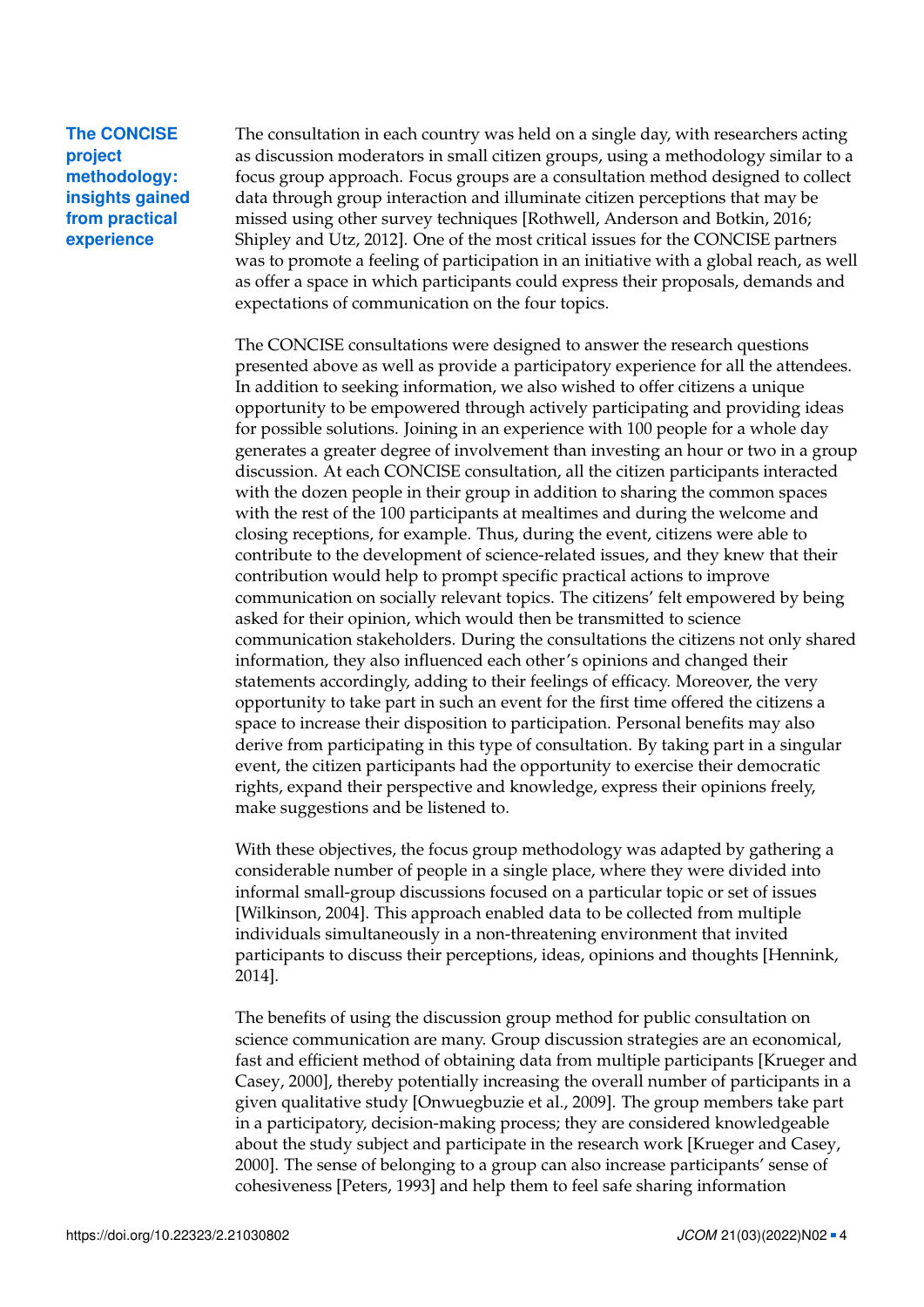[Hennink, [2014\]](#page-21-5). Furthermore, interactions that occur among participants can yield essential data [Kitzinger, [1994\]](#page-21-8), foster more spontaneous responses [Wilkinson, [2004\]](#page-22-10) and provide a setting in which participants can discuss personal problems and offer possible solutions [Onwuegbuzie et al., [2009\]](#page-21-7).

The innovative nature of the CONCISE public consultations derives from the fact that participants were asked, not only how they obtained scientific information and how they perceived it, but also how they believed the scientific content should be communicated. At the end of each round of the discussions, participants were asked, among other things, how they would like to receive information about a topic that they had discussed, the communication channels they preferred, the kind of information they would be looking for, and the type of format they found most useful.

#### *2.1 Large-scale citizen consultation characteristics*

In each of the five countries, all four topics — vaccines, climate change, genetically modified organisms and alternative medicine — were discussed in a single consultation. A total of 100 attendees participated in each consultation, where they were organised into subgroups and the different discussions were carried out in parallel.

The sessions were divided into two blocks, morning and afternoon, which alternated between environmental and health discussions to make the debate more dynamic. In four out of the five countries, the same group of participants remained in their assigned places throughout all four rounds of the discussion. However, in the fifth country, the consultation groups were reorganised during the lunch break, and a new set of participant groups was established, the idea being to avoid monotony and provide participants and facilitators with an additional energy boost. The organisers who opted not to change the group composition did so in the belief that staying with the same group provided participants with a feeling of security and comfort.

At the beginning of the consultation, an ice-breaking activity was carried out to enable participants, moderators and observers to introduce themselves. This was followed by a short coffee break before commencing the discussion on the first topic. Coffee and lunch were provided by the consultation organisers.

#### 2.1.1 Preparations for public consultation

To address the organisational needs of the public consultations, the CONCISE project consortium produced *Guidelines*, which included a detailed explanation of the methodology to be used, the script for the four topics under discussion, information on key issues for consideration during the consultation, instructions on the selection and invitation of participants, and risk mitigation strategies [Moreno-Castro, Mendoza-Poudereux and Vengut-Climent, [2020\]](#page-21-3). These guidelines then became the *Implementation Toolkit* document, containing specific tools and solutions to secure a standard for operations: (1) a project management template and a Gantt chart, (2) a communication set to streamline promotion of the event and the participant and sponsor recruitment process, (3) participant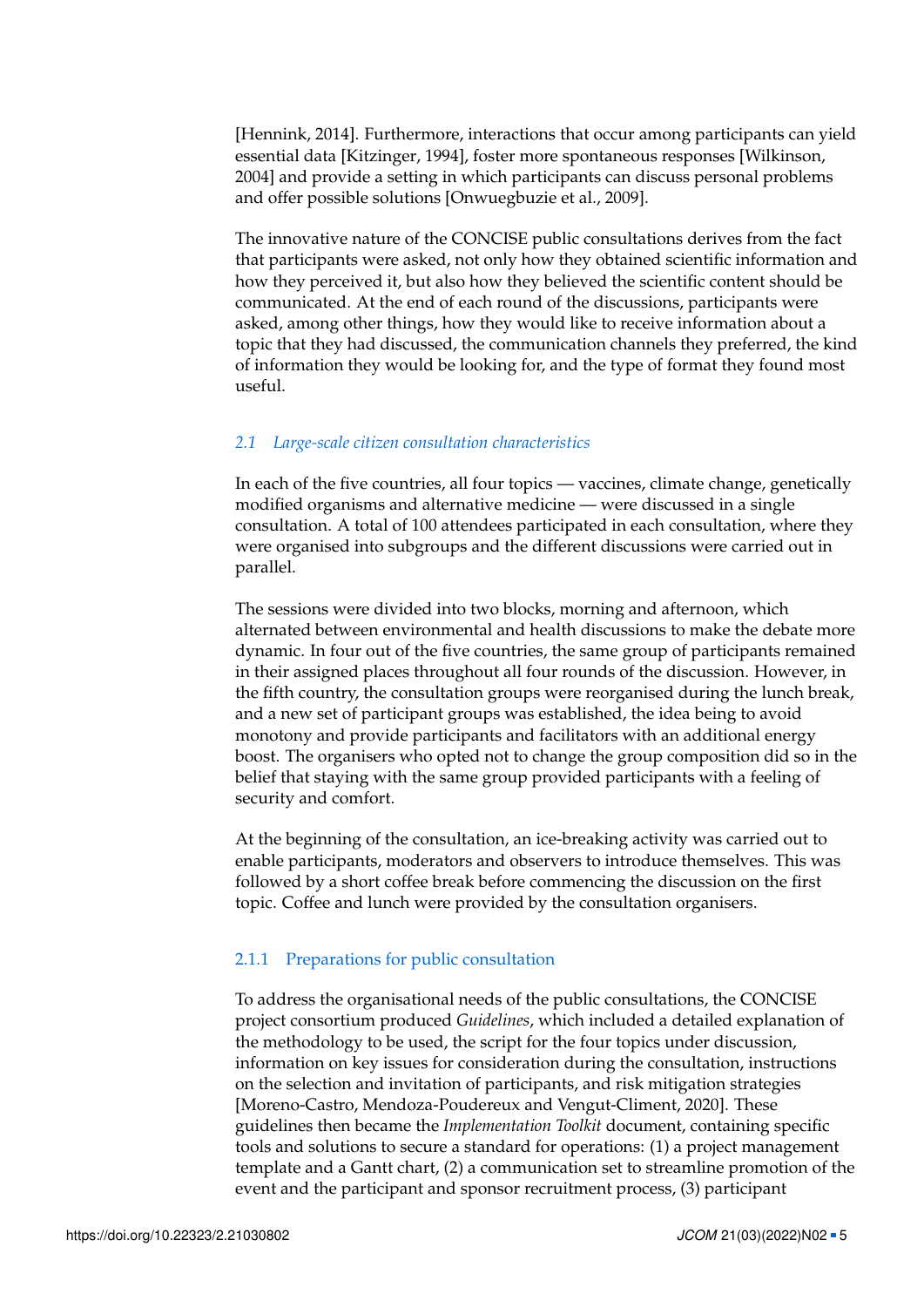structures for  $n = 100$  (expected sample size) and  $n = 150$  (including the back-up list), (4) sets for moderators and observers, (5) forms, (6) checklists, (7) an evaluation set, and (8) a summary report template. A collection of over 30 documents served the project partners as common resources, most of which were translated into the respective languages of the countries involved.

After the consultations had taken place, all the organising partners emphasised the importance of the *Guidelines* and the usefulness of the *Implementation Toolkit*. They also highlighted the value of their teams' project management competencies, especially in relation to time and scope management.

#### 2.1.2 Agenda structure

The sessions were divided into two blocks, morning and afternoon, and all the events followed the same agenda structure.

In most countries, the event commenced at 8:00 a.m. with registration or transport to the venue, and the official opening of the consultation was scheduled for 9:00 a.m. The discussions came to a close at around 5:00 p.m., thus taking approximately eight hours of the participants' time to run the four rounds of talks.

Organisers were free to decide whether to alter the composition of the groups during the day, or rotate the facilitators and observers to modify group dynamics. The first discussion round was preceded by an ice-breaking activity to allow participants to get to know each other. If the group composition was altered after the lunch break, a second ice-breaking activity was held prior to the start of the third round of discussions. Each discussion round lasted between 60 and 90 minutes, as suggested by Onwuegbuzie et al. [\[2009\]](#page-21-7).

#### 2.1.3 Venue and timing

It is important that consultation organisers create a non-judgemental environment in which individuals feel free to express their values and their emotions. Venues must be comfortable, quiet and accessible to favour group interaction.

The venue must also be free of symbolic meanings and separated from contexts that could condition the discourse. The identification system used to track the participants' interventions must be agreed on beforehand; we decided to use ID numbers for the CONCISE consultation. We recommend delegating this task to the observer.

In a context in which several discussion groups are held simultaneously, it is crucial to take background noise into account to ensure that the session proceeds correctly. Each discussion group should have sufficient space for its members to relax, walk, talk and conduct their discussion in a noise-free environment.

In all cases, the partners treated the choice of venue as a strategic decision that could offer participants an additional incentive to attend the event. Trnava University and the University of Lodz decided to hold their consultations on university premises, while the Italian, Spanish and Portuguese partners held the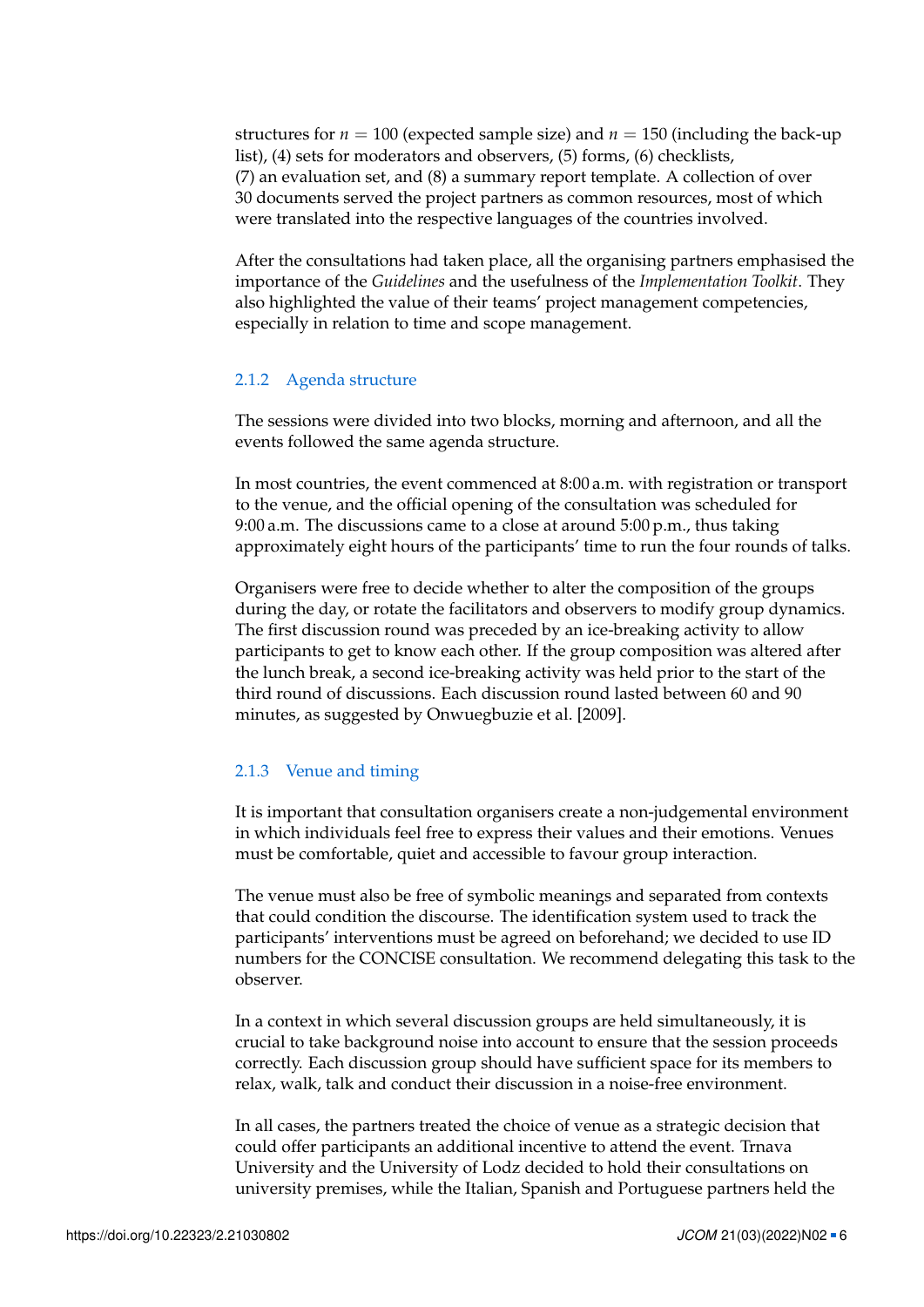event at premises leased for the purpose. The Italian consultations took place at the historic Villa Valmarana, a 16th century Renaissance villa designed by Andrea Palladio. The Botanical Garden in Madrid was the site for the Spanish consultation, while the Belém Cultural Centre in Lisbon hosted the Portuguese discussions. While the university venues added academic prestige to the events, the three leased venues provided historical, ecological and cultural contexts that enriched the activities with a consultation-specific climate.

The noise that accompanied the consultations was, to some extent, distracting for both participants and moderators, as well as rendering some of the recordings unintelligible in a few cases. On the other hand, being grouped in large spaces gave participants the impression of taking part in a sizeable public event where their opinions mattered [Blue and Medlock, [2014\]](#page-20-6). Based on these experiences, we recommend maintaining the open-space formula whilst ensuring adequate space between tables.

Choosing the date was also a strategic decision. Organising the consultation on a weekday might have resulted in poor attendance by people who work full-time, while holding it at the weekend requires additional incentives for people to participate. All the CONCISE project consultations were conducted on Saturdays.

#### 2.1.4 Scripts

A detailed script was developed for all the topics, and all the consultations followed the same script translated into the respective languages of the five countries. Moderators and observers received the scripts beforehand. The complete CONCISE consultation scripts is provided in appendix [A.](#page-15-0)

The purpose of this consultation was to obtain original, genuine, unbiased responses from citizens to understand and gather data about their behaviours, beliefs, perceptions and experiences in relation to the seeking of scientific knowledge on the topics discussed. Evidently, the difference between what people say and what they really think is a limitation of this type of study.

Each discussion group used the same scenario for discussing a chosen topic, and for each topic participants were asked how they received information about scientific issues, the sources and channels they used, and how the communication of scientific messages could be improved. These elements of the discussion were repeated in the same order during each round of discussion. The friendliness and predictability of the research situation had a positive effect on the atmosphere, and this was expressed by participants on the post-consultation evaluation forms.

#### 2.1.5 Composition and number of groups

To ensure a diversity of opinions were represented [Krueger and Casey, [2000\]](#page-21-6), the CONCISE consultations involved 10 to 14 different consultation groups in several countries. Each group was relatively homogeneous in terms of level of education and age to promote interaction and gather different voices on the issues discussed. This approach was intended to help establish a pleasant atmosphere for discussion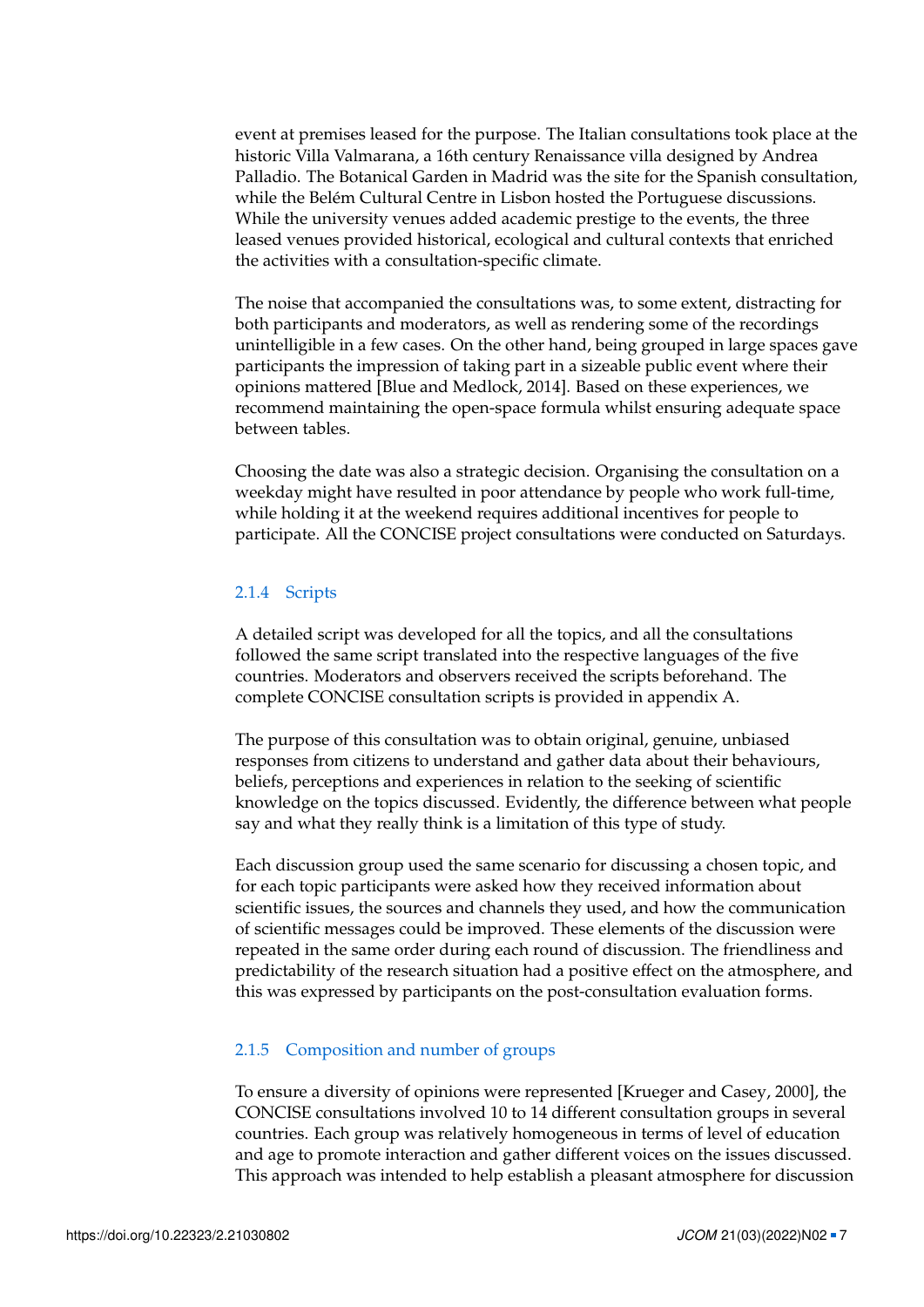to ensure that none of the participants were excluded and all had the opportunity to speak and share their opinions and experiences.

A minimum of two groups were formed for each segmentation variable to obtain the saturation of each voice. The individuals that form a discussion group must be unknown to each other, as most people tend to be more comfortable talking about certain issues in front of people they do not know [Krueger and Casey, [2000\]](#page-21-6). Each discussion group, therefore, was composed of 8 to 10 participants: enough to yield diversity in the information provided, but not so many as to create an environment in which participants might be uncomfortable sharing their thoughts, opinions, beliefs and experiences [Onwuegbuzie et al., [2009\]](#page-21-7).

In this type of qualitative public consultation, the participant population is not representative of the country. The participant selection criteria during recruitment for the CONCISE consultations in each of the five countries was as inclusive as possible considering the diversity of their societies. The factors taken into account were gender, age, level of education (no education, primary education, secondary or higher), place of residence (urban and rural areas), special needs, national minorities (determined for each country separately according to the minorities found there) and immigrant population.

The number of people sitting at the tables was also determined by the venue capacity, type of table available and possible table layout. In other words, the spaces in which the consultations were carried out impacted on the number and layout of the tables, which directly translated into the number of participants at individual tables.

#### 2.1.6 Selection of participants

The literature on citizen consultations alludes to a number of aspects of organising such meetings and selection of consultation methods, but only to a small extent does it relate to issues connected to the range of participants. The reasons for this are largely rooted in the fact that public consultations, as they have traditionally been understood, impose virtually no restrictions on the possibility of participation.

Stewart and Shamdasani [\[1990,](#page-22-12) p. 53] use the term "convenience sampling" to refer to the practice whereby qualitative researchers do not transfer the results obtained in the study from the sample to the population. The sample therefore contains all the values of the variables of interest to the researchers, which also occur in society. Because of this, it is possible to make cautious generalisations and talk about certain tendencies in the distribution of opinions, shared views and frequency of behaviours in the population from which the sample was taken. Adopting an identical list of features (variables) together with their values also allows for comparisons between countries.

Evidently, such a selection of participants also has some limitations, derived primarily from the fact that a sample of 100 people from any one country is too small to be an inclusive sample or one that reflects all possible voices. A further limitation is that, during the recruitment of participants, no account was taken of features that did not belong to the socio-demographic group, but which were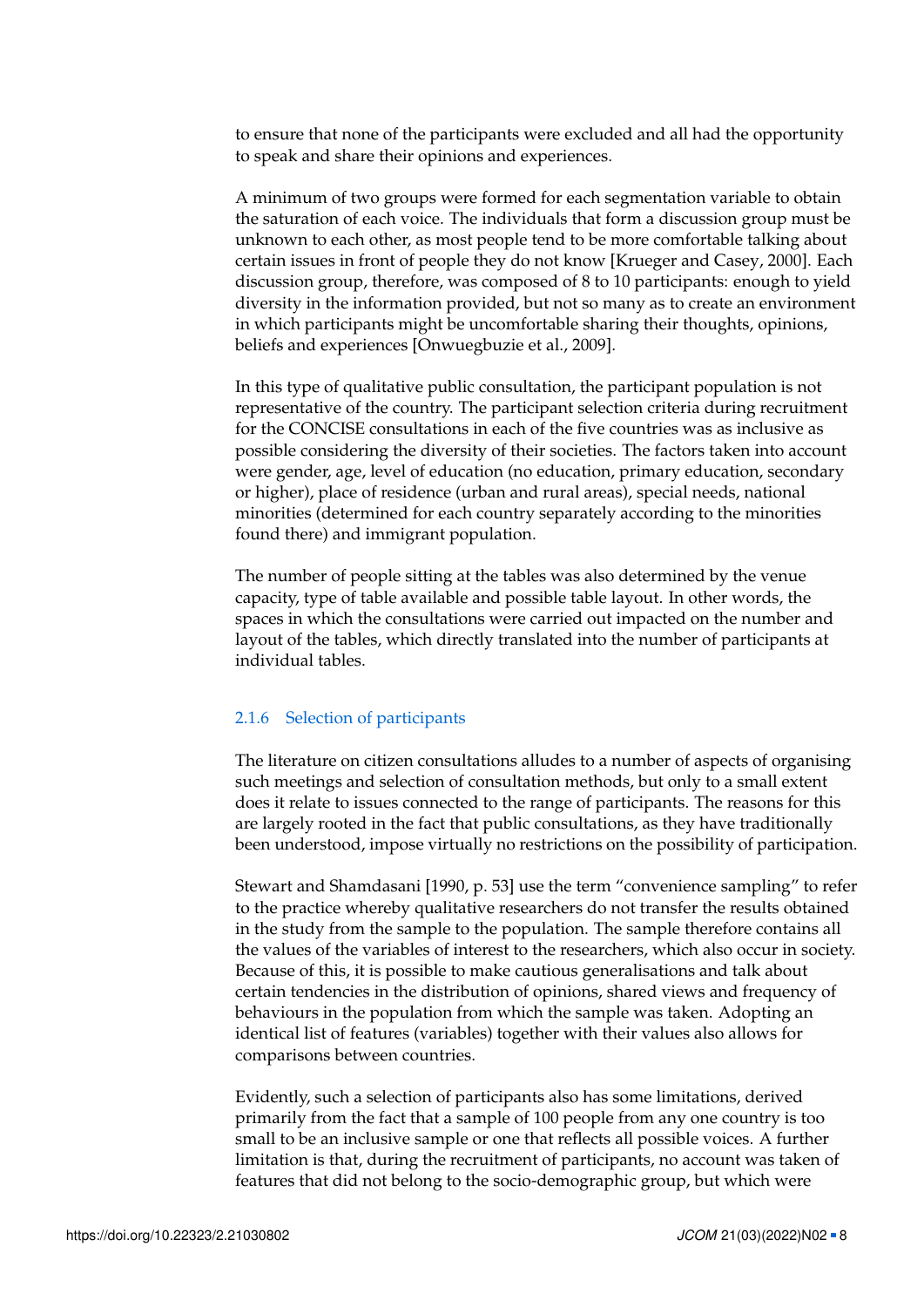related to the topic of the consultation. For example, aspects related to the use of electronic media were not audited because no reliable information was available for the distribution of this feature in the respective societies. Also worthy of note is the fact that the introduction of too much diversity in groups may adversely affect the discussions, due to excessive fragmentation of the features under consideration. The CONCISE partners took into account the possibility of non-attendance among those invited, providing each organiser with a standby list of citizens willing to participate.

#### 2.1.7 Recruitment strategies

The project partners developed a country-based tool set for use during the recruitment process of the CONCISE project, which was based on the following arguments:

- 1. development of science: participants could contribute to the development of a given discipline;
- 2. development of practical principles: participant input could be translated into specific concrete actions;
- 3. personal benefits: broadening their perspective and knowledge, making suggestions and being heard;
- 4. taking part in an exciting event: a different and unusual way to spend leisure time;
- 5. additional incentives: e.g., an opportunity to visit the city, free museum entries, small gifts from sponsors, etc.

To increase the chances of successful recruitment, a combination of arguments was used for each potential participant. The success of the recruitment activities was also achieved by multiplying participant search strategies to reach a number of different audiences. The CONCISE project team provided information about the consultations using traditional media channels (press, radio and television), contemporary media platforms (websites, Facebook, Instagram and Twitter), distributed leaflets and posters in crowded public places, and sent letters and emails of invitation to social institutions and organisations. Had financial compensation been provided to participants, a greater degree of diversity among the participants could have been achieved. However, the literature remains divided as to whether such a solution is actually beneficial to research studies [Head, [2009;](#page-21-9) Surmiak, [2020;](#page-22-13) Krzewińska, [2017\]](#page-21-10).

#### 2.1.8 Registration procedures

The consultation participants registered to participate in the event via an online registration form (translated into all languages), which made it possible to gather, store and manage the participants' data securely. The participants' different levels of computer literacy meant that the organisers were required to assist with online registration throughout the recruitment process.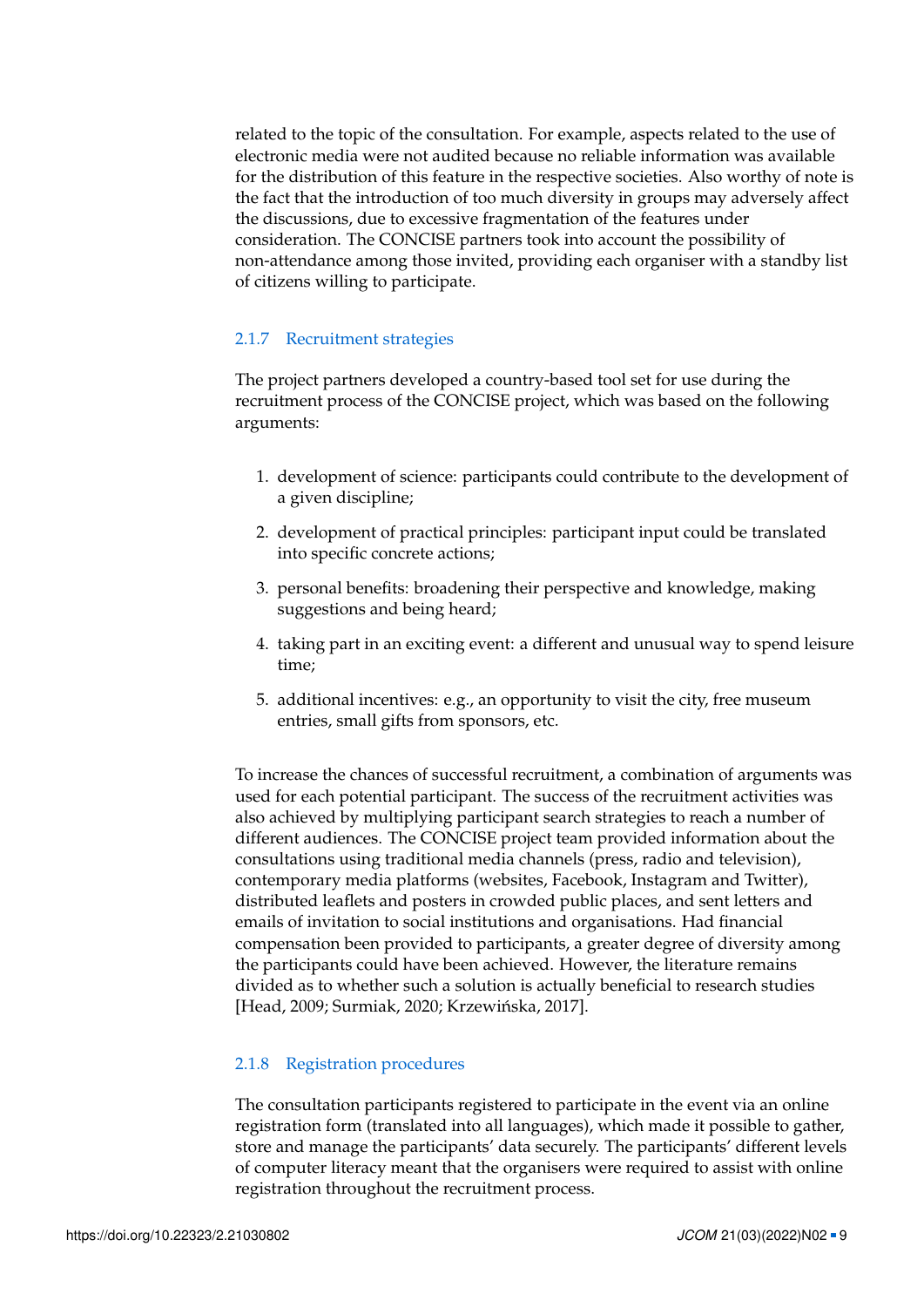Once recruited, participants were informed about the type of data collected, how the data would be anonymised and stored, and how they could withdraw their consent at any time. The CONCISE project followed the personal data management principles indicated under European and national legislation. Online registration was followed by onsite registration at the venue, where each participant was required to sign participation and video recording consent forms before taking part in the project.

Part of each of the CONCISE consultations was filmed to make dissemination videos of the event. Only general shots were used to show the type of event that took place; the intervention of the participants was not filmed in any detail. The participants were aware of the purpose of the filming and were given the option not to appear.

For those participants who chose not to be filmed, the partners used different methods of labelling, e.g., different coloured badges (Poland), stickers (Italy, Spain and Portugal), or seating in a discrete area (Slovakia). The most effective of these options was the Slovak approach. The other countries' methods left room for human error, e.g., the loss of a badge or sticker, or the label being concealed by clothing, making it hard to identify the participant's status. To overcome this limitation, video drafts of each consultation were reviewed by CONCISE partners.

#### *2.2 Moderator and observer roles*

A discussion group will ideally have a moderator and an observer. The moderator is responsible for facilitating the discussion, prompting members to speak, requesting that overly talkative members allow others to talk, and encouraging all members to participate. In contrast, the observer's responsibilities include recording the session, taking notes, creating an environment conducive to group discussion, providing verification of data, and helping the moderator to analyse and interpret the focus group data [Krueger and Casey, [2000\]](#page-21-6). In each CONCISE consultation, 10 to 14 moderators and 10 to 14 observers were recruited and trained.

#### 2.2.1 Recruitment and training of moderators and observers

A list of general competencies and operationalised behaviours was compiled to standardise the competencies required by the moderators (Table [1\)](#page-10-0).

The CONCISE guidelines recommend recruiting moderators with previous experience in focus group discussions, such as sociologists, journalists or communicators. The role of the observer, however, can be performed by less experienced people (CONCISE Deliberable 1.2, pp. 35–36).

Detailed decisions regarding the recruitment and pre-consultation training of moderators were made by each partner individually (Table [2\)](#page-11-0).

The train-the-trainer model was used to train moderators. First, several trainers from each participating country were trained online and equipped with materials in English. They then trained moderators and observers in their own languages.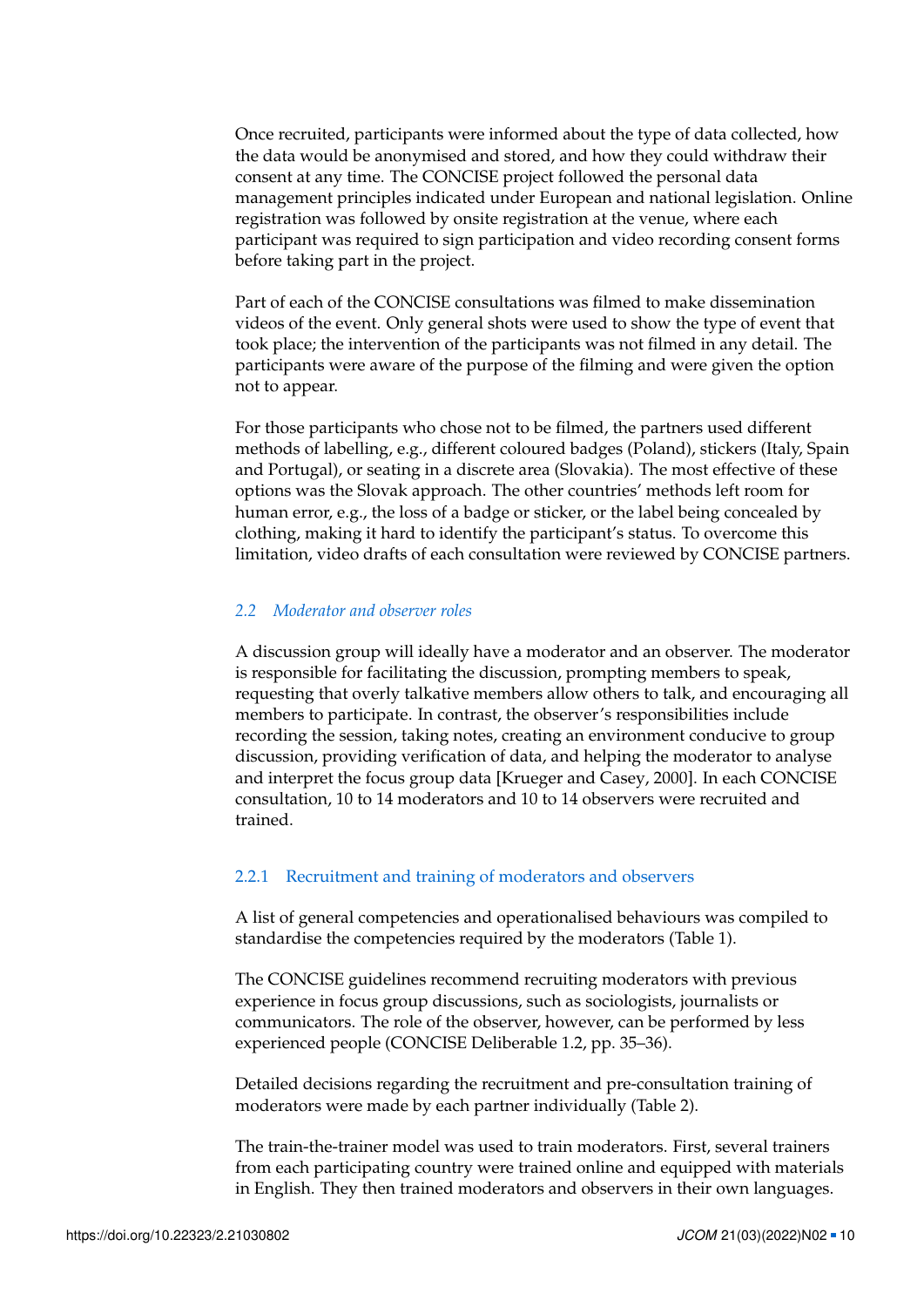<span id="page-10-0"></span>

|                      | General and detailed competencies of moderators                                                       |
|----------------------|-------------------------------------------------------------------------------------------------------|
| General and base     | - Observation skills, mindfulness of others                                                           |
| competencies         | - Sensitivity to the feelings of others                                                               |
|                      | - Belief in the value of cooperation and conversation                                                 |
|                      | - Good time management                                                                                |
|                      | - Active listening skills                                                                             |
|                      | - Leadership skills related to running a group                                                        |
|                      | - Willingness to play a "passive" role in the group: not dominant<br>but supportive                   |
|                      | - Welcoming and enthusiastic attitude                                                                 |
|                      | - Ability to create an atmosphere conducive to cooperation                                            |
| Competencies         | - Addressing questions and comments directly to particular                                            |
| related to the       | participants                                                                                          |
| course of the        | - Sincere interest in participants' perspective                                                       |
| facilitation process | - Trying not to interrupt unless participants break the rules or go<br>off topic                      |
|                      | - Paying attention to side talks                                                                      |
|                      | - Maintaining eye contact with participants, especially<br>non-active ones                            |
|                      | - Adjusting communication style to individual participants                                            |
|                      | - Remaining neutral (objective and open)                                                              |
|                      | - Intervening in situations that hinder the group's work                                              |
|                      | - Refraining from issuing judgments on the topic                                                      |
|                      | - Observing and listening but speaking only when necessary<br>and not participating in the discussion |
|                      | - Remaining non-authoritarian and non-judgemental                                                     |
|                      | - Creating (and recreating) a safe and trusting environment                                           |

**Table 1.** General and detailed competencies of moderators.

The training focused on the general principles of working with a group, pointing out potential difficulties as well as giving specific guidelines with respect to consultation scenarios, activities and evaluation. The reason for preparing the facilitators in such detail was to standardise their work across the partnership as well as reduce their stress levels and provide them with security and comfort.

#### *2.3 Recording and transcription*

The sessions were audio recorded from beginning to end. During each session, the observer took notes of the participants' attitude (non-verbal language), participation level and interactions, and discussed these with the moderator at the end of the session. These impressions on the part of the observer were useful for the data analysis. The sessions were transcribed, identifying each participant, and the citizens' opinions were analysed with corpus linguistic software.

The overall methodology was tested in a pilot consultation with 20 participants in Barcelona (Spain) in March 2019 [Revuelta and Llorente, [2020\]](#page-22-14), after which both scripts and specific characteristics were discussed and improved before scaling up the consultation with a more significant number of participants.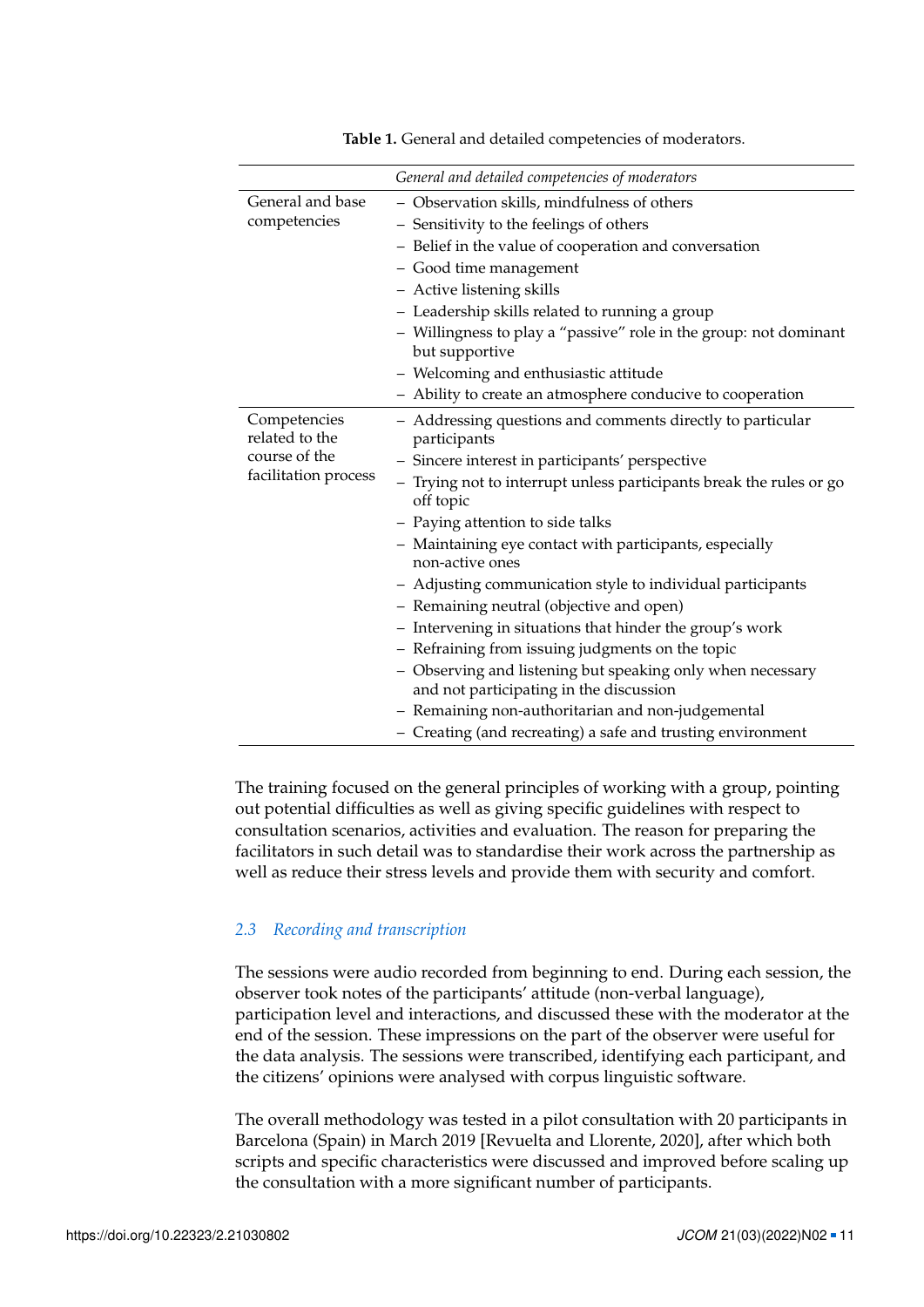|          | Characteristics of the approach taken by moderators/observers during the CONCISE<br>consultations                                                                                                                                                                                                                                                                                                                                 |
|----------|-----------------------------------------------------------------------------------------------------------------------------------------------------------------------------------------------------------------------------------------------------------------------------------------------------------------------------------------------------------------------------------------------------------------------------------|
| Italy    | - Facilitators from the Observa network of heterogeneous and<br>multidisciplinary collaborators                                                                                                                                                                                                                                                                                                                                   |
|          | - Facilitators with a socio-organizational background and a degree or a<br>doctorate                                                                                                                                                                                                                                                                                                                                              |
|          | - Briefing held the day before the consultation                                                                                                                                                                                                                                                                                                                                                                                   |
|          | - Facilitators produced a brief report on the event                                                                                                                                                                                                                                                                                                                                                                               |
| Poland   | - Rehearsal of the event involving all facilitators two days prior to the<br>consultation                                                                                                                                                                                                                                                                                                                                         |
|          | - "Specialisation" of moderators in one topic                                                                                                                                                                                                                                                                                                                                                                                     |
|          | - Swapping tables after two rounds of discussion                                                                                                                                                                                                                                                                                                                                                                                  |
|          | - Equally qualified facilitators able to operate as either moderator or<br>observer                                                                                                                                                                                                                                                                                                                                               |
|          | - Transcription and review produced by moderators and observers,<br>respectively                                                                                                                                                                                                                                                                                                                                                  |
|          | - Polish transcripts summarising the four topics                                                                                                                                                                                                                                                                                                                                                                                  |
| Portugal | - Moderators had some knowledge of the topics under discussion as well<br>as the formal skills to facilitate discussion                                                                                                                                                                                                                                                                                                           |
|          | - Diverse group of facilitators: male and female, experienced (fellows,<br>postdoctorate) and junior (Ph.D. candidates)                                                                                                                                                                                                                                                                                                           |
|          | - A number of joint training sessions                                                                                                                                                                                                                                                                                                                                                                                             |
| Slovakia | - Sociology students as observers                                                                                                                                                                                                                                                                                                                                                                                                 |
|          | - Meeting of moderators immediately after the discussion to summarise<br>and evaluate the consultation                                                                                                                                                                                                                                                                                                                            |
|          | - Transcription entrusted to observers under the supervision of facilitators<br>and organisers                                                                                                                                                                                                                                                                                                                                    |
| Spain    | - Moderators were journalists, science communicators and professors of<br>journalism and communication                                                                                                                                                                                                                                                                                                                            |
|          | - Observers were CONCISE team researchers from the University of<br>Valencia (UVEG), scientists from public research institutions, and other<br>ScienceFlows team collaborators. At the Valencia citizen consultation,<br>facilitators were also trained and supported all citizen participants,<br>observers and moderators, assisting many of the citizen participants<br>during their performance of the different activities. |
|          | - Facilitators were members of CONCISE project partner FYG Consultores<br>and master's degree students from the History of Science and Science<br>Communication programme.                                                                                                                                                                                                                                                        |
|          | Transcriptions were carried out by members of the ScienceFlows team<br>$\qquad \qquad -$<br>and supervised by a UVEG coordinator.                                                                                                                                                                                                                                                                                                 |

<span id="page-11-0"></span>**Table 2.** Characteristics of the approach taken by the moderators/observers during the CONCISE consultations.

#### 2.3.1 Data gathering

According to Krueger [\[1994\]](#page-21-11), the recording of one focus group will commonly result in 50 to 70 pages of text. In the CONCISE project, audio recordings and subsequent transcriptions were chosen as the data collection method (Table [3\)](#page-12-0). In four countries, two recorders were allocated to each table to mitigate any risks of losing the data due to either device malfunction or human error, such as accidental switching off of the device or insufficient battery life in the equipment.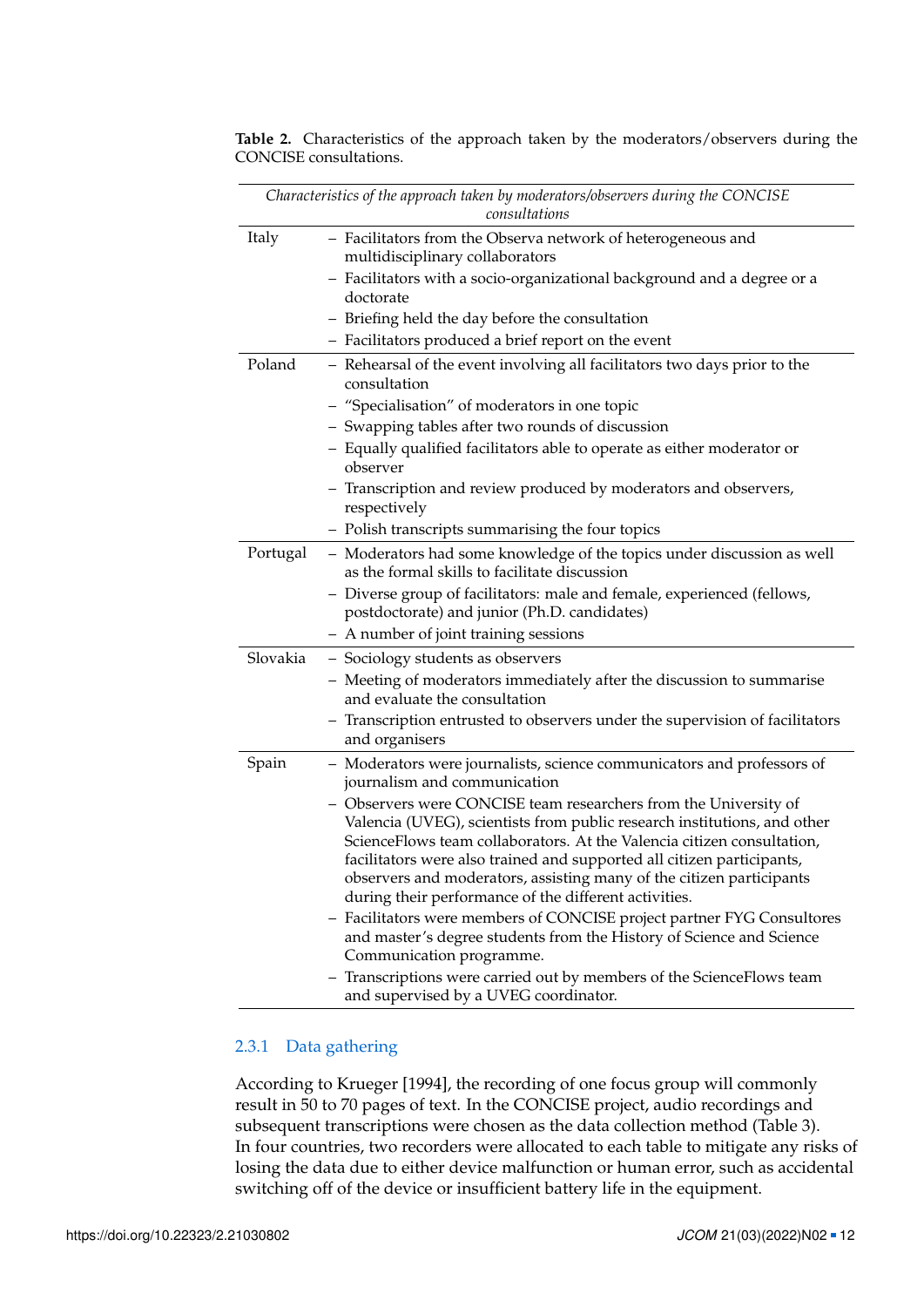**Table 3.** Data gathering during the public consultation.

<span id="page-12-0"></span>

|                            | Italy |     | Poland Slovakia | Spain | Portugal |
|----------------------------|-------|-----|-----------------|-------|----------|
| <b>Tables</b>              | 10    | 12  | 10              | 14    | 12       |
| Recorders                  | 20    | 24  | 10              | 28    | 24       |
| Hours recorded (approx.)   | 80    | 96  | 80              | 112   | 96       |
| Transcript pages (approx.) | 600   | 900 | 560             | 1120  | 1100     |

<span id="page-12-1"></span>**Table 4.** Approaches to producing transcripts from the public consultations.

| Country  | How were the transcripts produced?                                                                                                                                                                                                                                                                                                                                        |
|----------|---------------------------------------------------------------------------------------------------------------------------------------------------------------------------------------------------------------------------------------------------------------------------------------------------------------------------------------------------------------------------|
| Italy    | The transcripts were produced mainly by the observers, using the notes<br>they made while observing the table discussions. In a few cases, the staff of<br>the partner organising the event supported the transcription production.                                                                                                                                       |
| Poland   | Working in tandem with the observers, the facilitators were responsible for<br>transcribing the recordings from the observers' notes. The observers then<br>performed a cross-check to verify the transcription and thus help to assure<br>the quality of the gathered data. Each facilitator transcribed two meetings<br>they had conducted, using the observer's notes. |
| Portugal | The recordings were collected by the organisers. The observers and<br>moderators were asked if they wished to transcribe the recordings and<br>covered the majority of the recordings, while staff members of the event<br>partner also prepared a few transcripts.                                                                                                       |
| Slovakia | The observers, who were students practising their qualitative data<br>gathering skills, were responsible for transcribing the recordings. The<br>public consultation was used by Trnava University as an opportunity for<br>students to develop academically.                                                                                                             |
| Spain    | Three members of the ScienceFlows team carried out the transcriptions<br>over a four-month period. They were supervised by UVEG team<br>researchers at all times.                                                                                                                                                                                                         |

The instructions for the data gathering included a recommendation that the sessions be transcribed as soon as possible, ideally by the facilitator or the observer of the meeting. Various approaches were used by the consortium partners to produce the transcriptions (see Table [4\)](#page-12-1).

The CONCISE project recordings were stored in a secure digital space by each of the partners, using popular software — T-Lab, N-Vivo 12 and SPSS — that enabled the data to be analysed in all five languages.

#### **Reflections and conclusions**

Citizen consultations have been carried out in democratic countries since the 1950s as public participation mechanisms. It is fascinating to observe how those first consultations were organised and how they have evolved into spaces that promote citizen participation in public policy-making [Parker, [1954\]](#page-21-12). Currently, citizen consultations are widespread in local and international policy-making processes. The most commonly used element of these is the online model, for its ability to obtain the views of greater numbers of citizens [Boucher, [2009\]](#page-20-9). For instance, the public consultation model is one of the global initiatives to address the United Nations Sustainable Development Goals.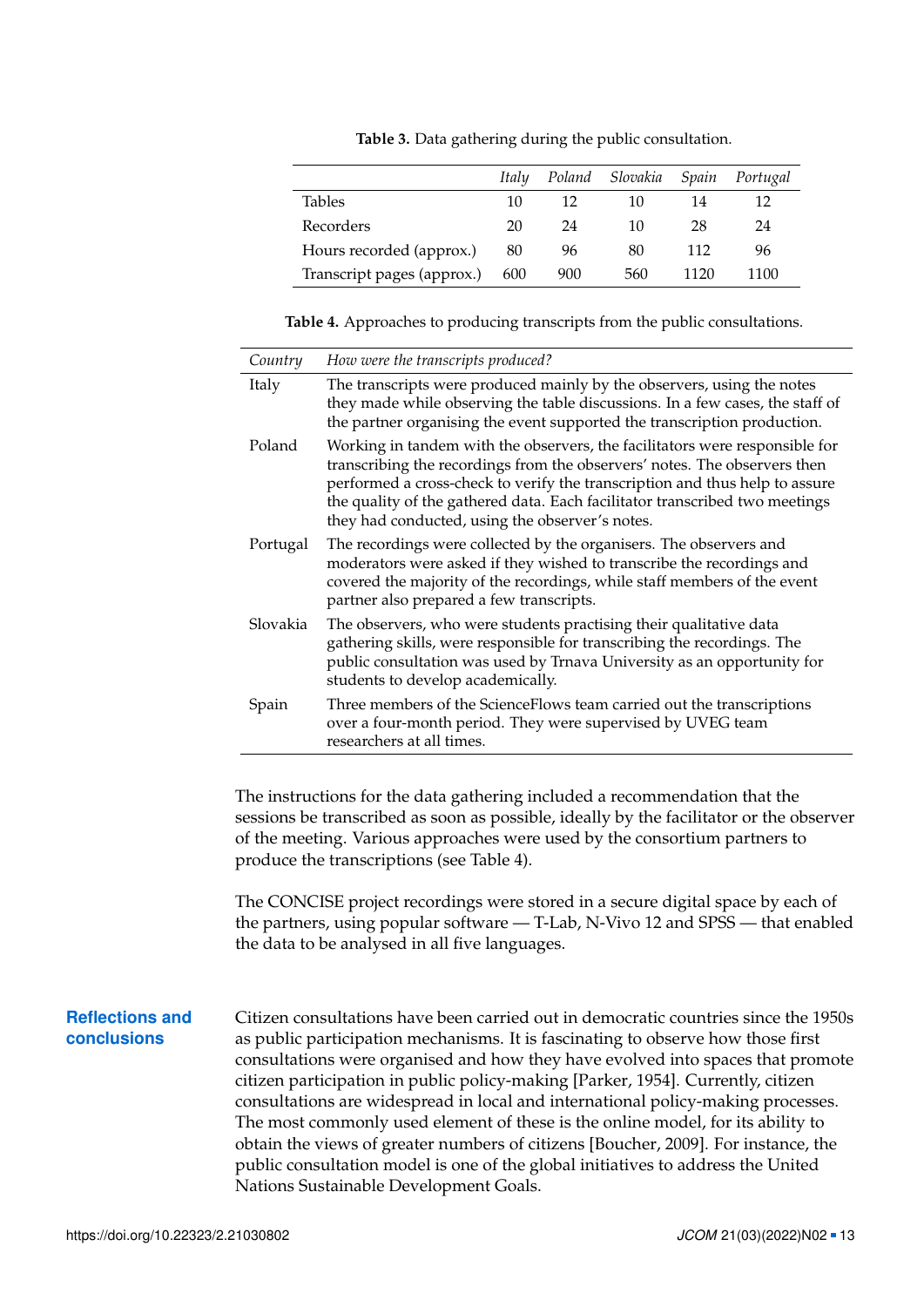According to Fox and Stoett [\[2016\]](#page-21-13), citizen participation should be perceived as complementary to governmental representation, not as a substitute for it. In most cases, policies will achieve better overall results when citizen perspectives are taken into account as part of a broader process of democratic deliberation that involves a full spectrum of the actors concerned [Fox and Stoett, [2016\]](#page-21-13).

The CONCISE project's public consultations are unlike other general citizen participatory strategies that seek consensus formulae leading to specific public policies, or elicit proposals from citizens with the idea of implementing specific measures to resolve the problems of local, national and international government administrations. Instead, CONCISE sought citizens' viewpoints and analysed the responses obtained during the consultation to determine exactly how they viewed the issues under debate and use the findings to produce good practice guidelines for science communicators, educators and policymakers. In this way, the CONCISE public consultations have become an opportunity to test and synthesise methodological assumptions with respect to the collection of citizen perspectives on science communication. The reflections included in previous sections helps to promote inights of the CONCISE methodology to replicate, or even improve, it in different context or in oder periods of time.

Recruitment was subject to a careful procedure designed to ensure the socio-demographic diversity of the participants. However, a number of limitations remained. Persuading citizens to participate in public consultations is a key stage in the process and one that requires extensive advertising, promotion and incentives. Although citizens may declare a positive interest, it is never certain whether they will eventually attend the event. The results will also be affected by the bias that tends to characterise outreach activities, in that the same interested public are always involved. Certain audiences are difficult to reach and those who come forward to participate in a citizen consultation tend to have a very proactive attitude. Hence the challenge is how to reach those citizens who do not participate in activities that promote science culture, and whose opinions are therefore systematically unknown [Holliman and Jensen, [2009\]](#page-21-14).

Great care was taken to recruit citizens across a broad spectrum of society. Beyond the characteristics of people that wish to participate in citizen consultations, the act of participating itself seems to have a direct effect on democratic participation in science and technology. Above all, people feel that they are being listened to and that their opinions are being taken into account [Carvalho, Pinto-Coelho and Seixas, [2019\]](#page-20-10).

As discussed in previous sectons, the standard for CONCISE consultations requires a professional approach to their management. Thus, the different reflections dhared in this paper will be usefull in this regard. Preparing for such an event should be operationalised through a number of standard operating procedures to ensure the reliability and validity of the data collected. Using well-prepared tools offers the opportunity to standardise and harmonise the approach across many countries. The choice of time and place of the event should be treated as strategic decisions with which to encourage citizens to participate. The events should therefore be well-located, with plenty of space for participants to feel comfortable while taking part in the discussions. The spaces used need to provide adequate privacy and acoustics conducive to discussion, the potential to share space during breaks and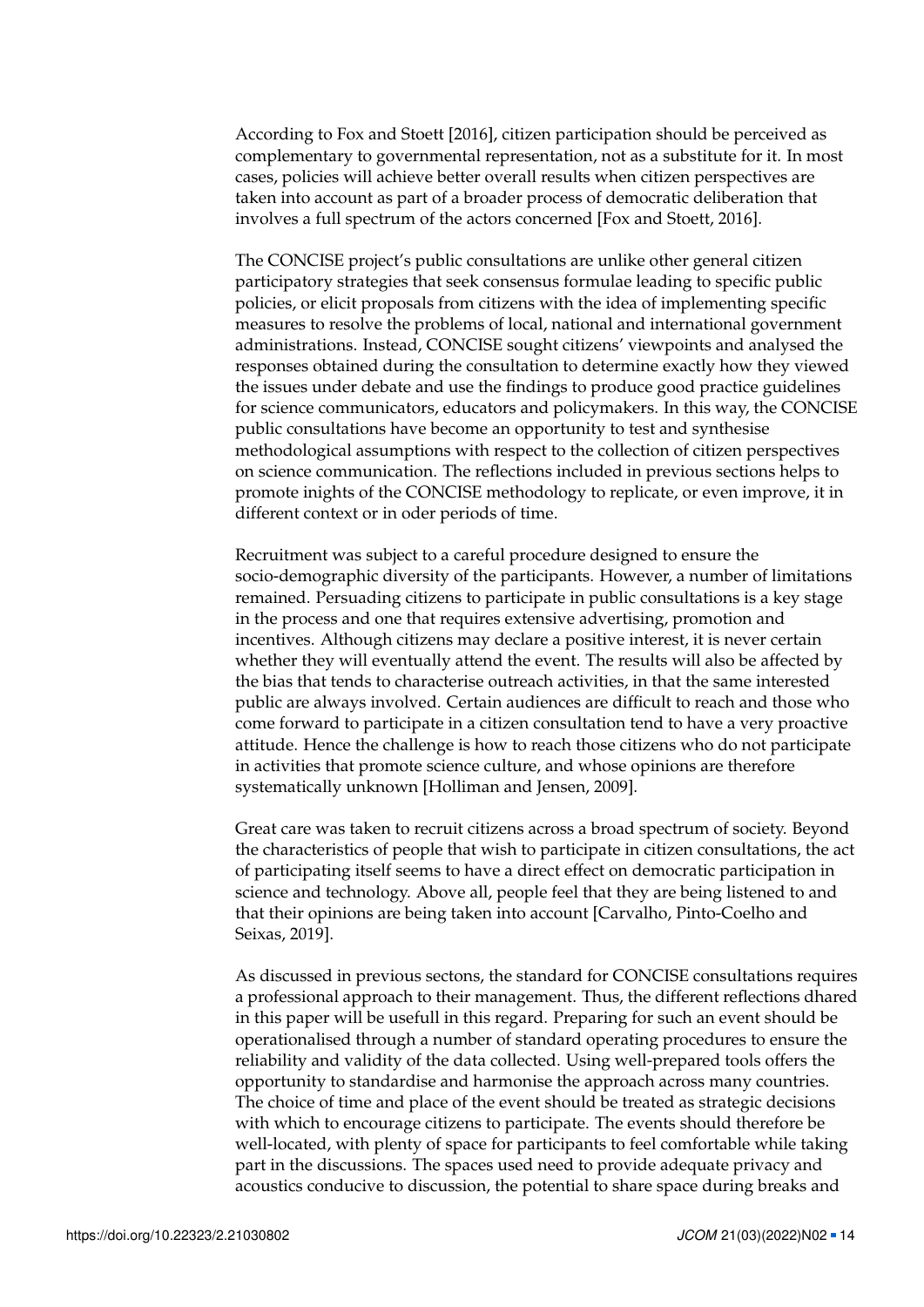meals, and allow the participants to take advantage of tourist and cultural attractions beyond the venue. Moderators, who play a particularly important role, must receive training, support and scenarios to facilitate the consultations.

As a summary of the results obtained, a policy brief<sup>[1](#page-0-0)</sup> was produced in English. Policy briefs were also produced in the partner languages (Polish, Slovak, Portuguese, Italian and Spanish), and these were focused on different needs according to the particular socio-economic political context. The procedure for the CONCISE consultations was universal and, at the same time, open to any modifications that might need to be introduced by each country with respect to its own unique organisational and cultural conditions. Of course, this methodology can be used in other countries or in other contexts to generate more local or regionl policy briefs according to specific realities.

The organisers faced a number of dilemmas and had to seek compromises and maintain a balance between the following: (1) the flexibility and rigidness of the procedures across the countries; (2) the comparability and uniqueness of the cultural perspectives and experiences presented in the partner countries; (3) a qualitative approach to collecting the opinions and an attempt to standardise certain elements of the procedures; (4) an inclusive approach to participant recruitment and ensuring appropriate representation of various participant groups; (5) trust in the moderators' professionalism and standardising their work through the provision of discussion scenarios.

The authors are convinced that the experiences described in this article will offer insights into the standard developed for public consultation on science communication without discouraging the reader from taking up the challenge. Experiencing such a complex, important undertaking expands perspective on cooperation with public consultation stakeholders to an inclusive, pro-democratic level.

Although the CONCISE public consultations were held on-site, the new circumstances brought about by the COVID-19 pandemic give cause to consider online versions of such events. Various opinion-sharing platforms are being created to facilitate the exchange of opinions. Cobo [\[2012\]](#page-20-11) studied how public websites facilitated the creation of networks for citizen consultation, analysing European public-sector sites to determine the level to which they adopted digital mechanisms and strategies to enable citizen participation and collaboration. The selected websites were investigated and classified according to a taxonomy created by Dutton [\[2008\]](#page-20-12), who defines three levels of digital citizen engagement: (1) sharing, (2) contributing, and (3) co-creating knowledge. The vast majority of EU public websites primarily undertook strategies to foster the first level of digital engagement [Cobo, [2012\]](#page-20-11).

We believe that the standard for public consultation on science communication developed and presented in this article can be used to prepare and implement online as well as on-site consultations.

<sup>&</sup>lt;sup>1</sup>English version of the CONCISE policy brief drafted using the presented methodology: [https://concise-h2020.eu/wp-content/uploads/2020/12/CONCISE\\_policy\\_brief\\_EN.pdf.](https://concise-h2020.eu/wp-content/uploads/2020/12/CONCISE_policy_brief_EN.pdf)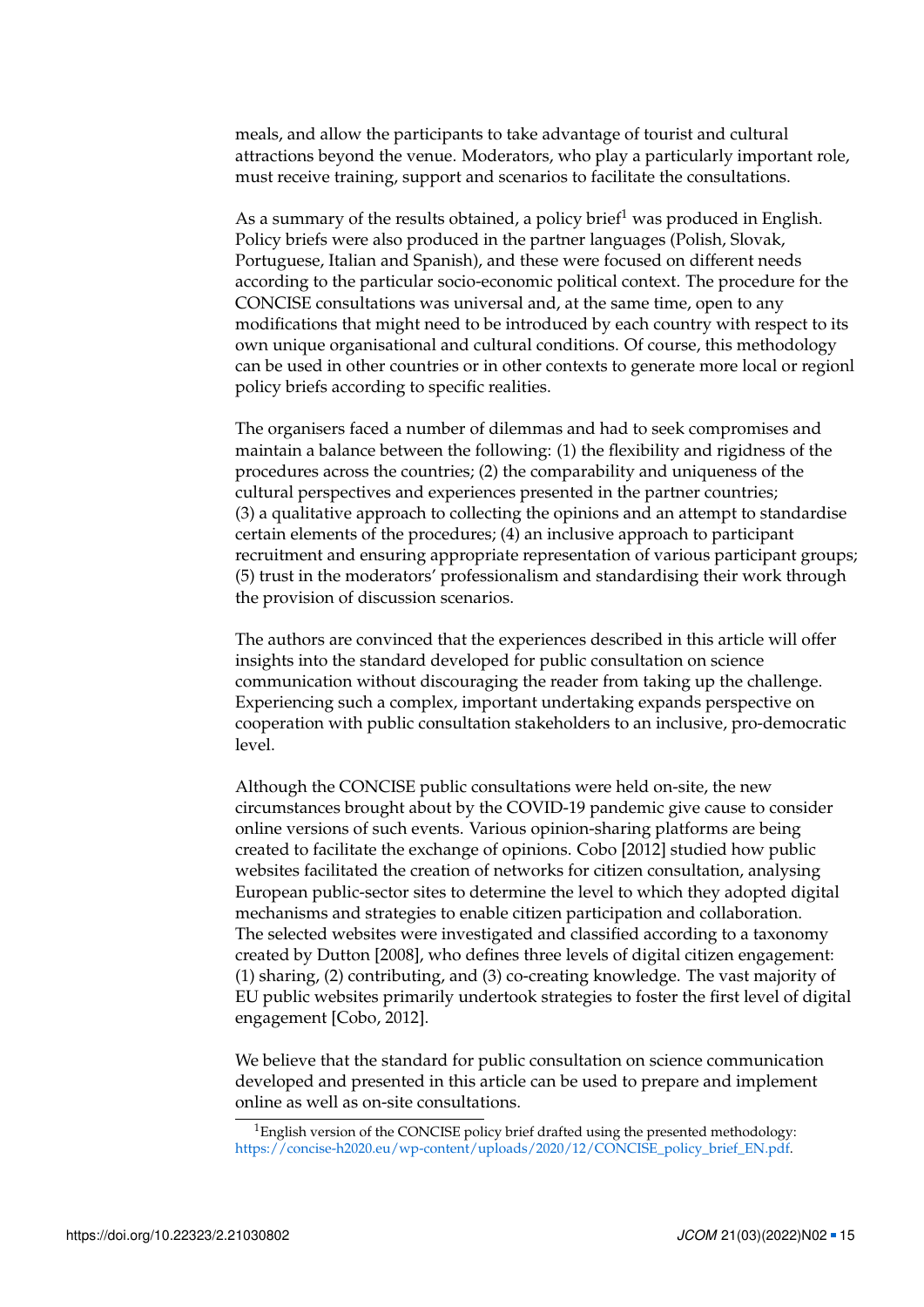| <b>Acknowledgments</b>                                      | We are particularly grateful to the CONCISE project consortium, with whom we<br>have worked for over two years and from whom we have learnt so much. We<br>especially wish to thank Ana Delicado, Giuseppe Pellegrini and L'ubomír Šottník,<br>who led three of the five consultations. Finally, we would like to thank Isabel<br>Mendoza and Edurne Gastón for their role in supporting all citizen consultations. |
|-------------------------------------------------------------|---------------------------------------------------------------------------------------------------------------------------------------------------------------------------------------------------------------------------------------------------------------------------------------------------------------------------------------------------------------------------------------------------------------------|
| <b>Funding</b>                                              | The work reported in this paper was performed in the context of the<br>"Communication role on perception and belief for European citizens about<br>science" (CONCISE) project, which has received funding from the European<br>Union's Horizon 2020 research and innovation programme under Grant<br>Agreement No. 824537.                                                                                          |
| <b>Appendix A.</b><br><b>CONCISE public</b><br>consultation | Here, we present the different scripts for each of the topics to be discussed during<br>the consultations.                                                                                                                                                                                                                                                                                                          |
| <b>scripts</b>                                              | The moderator must have the script translated into the language in which the<br>consultation will be developed beforehand.                                                                                                                                                                                                                                                                                          |

# <span id="page-15-0"></span>*Climate change consultation script*

This document must be translated into the vehicular language of the consultation. *Total time*: 1 h

|  |  |  | Table 5. Climate change consultation script. |  |
|--|--|--|----------------------------------------------|--|
|--|--|--|----------------------------------------------|--|

|            | Objective 1: How citizens are informed                                                                                                                                                                                          |
|------------|---------------------------------------------------------------------------------------------------------------------------------------------------------------------------------------------------------------------------------|
| 15 minutes | - Do you remember any news about climate change? What was it about?                                                                                                                                                             |
|            | - When you see news on the effects of climate change on television, do you think you<br>can do something to stop it?                                                                                                            |
|            | [If the channel are not mentioned]                                                                                                                                                                                              |
|            | - Do you remember in what situation you have heard/read/seen it? (Possible<br>answers; in the TV news, talking to friends/relatives/colleagues, I received it<br>on WhatsApp, I read it in the newspaper, I read it on twitter) |
|            | - Is climate change a topic on which you deliberately search for information?<br>Why/why not?                                                                                                                                   |
|            | [If participants do not mention what is done with the information they receive]                                                                                                                                                 |
|            | - If you receive information about climate change that you consider interesting, what<br>do you do? (Possible answers; Share it, send it, talk about it)                                                                        |
|            | [If gender dimension is not mentioned]                                                                                                                                                                                          |
|            | Can you remember if someone appeared in this news? Was it a man or a woman?                                                                                                                                                     |

*Continued on the next page.*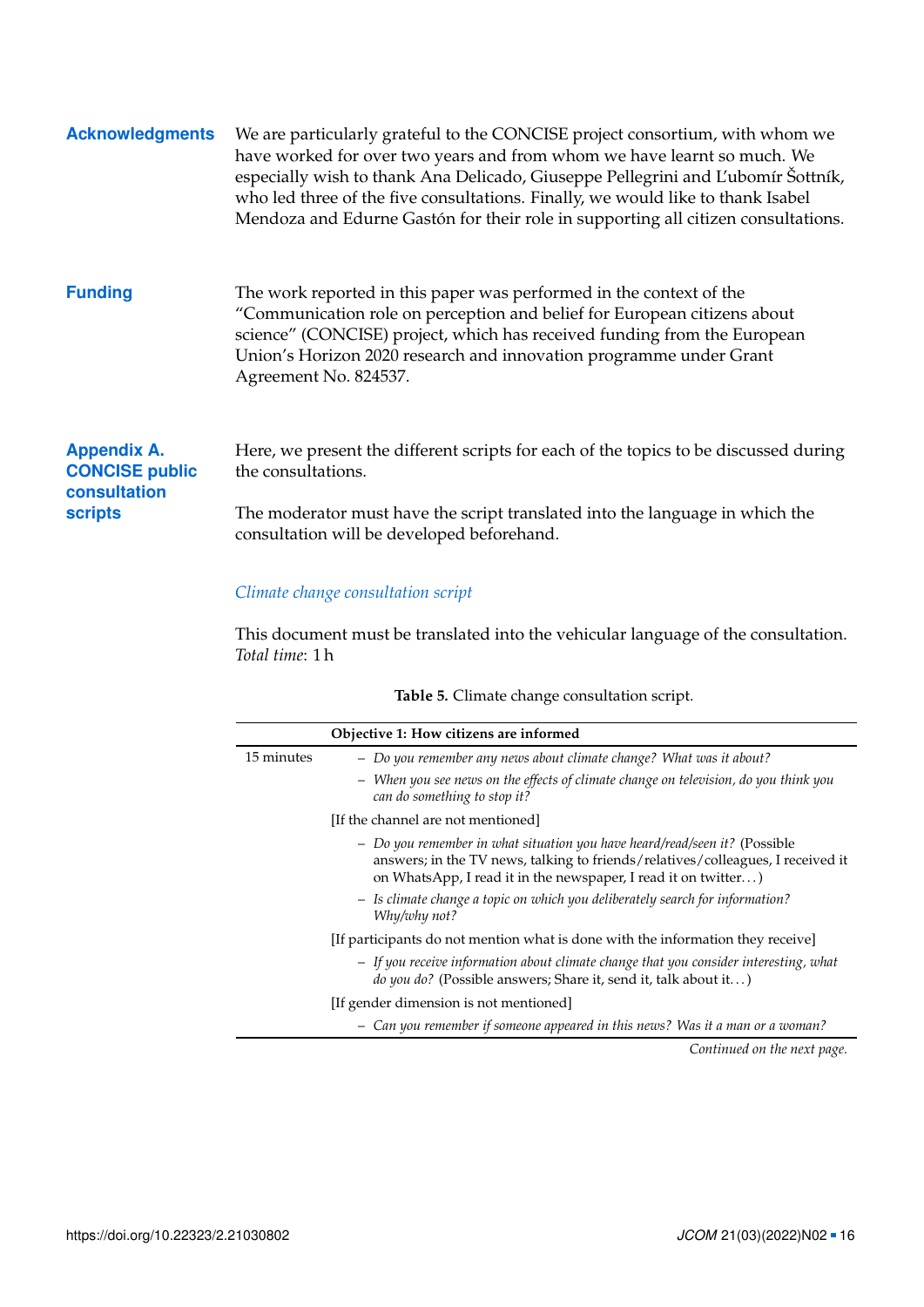|            | Objective 2: Reliability of sources                                                                                                          |
|------------|----------------------------------------------------------------------------------------------------------------------------------------------|
| 15 minutes | - If you would like to know some specific information about climate change, where<br>would you look? Who would you ask?                      |
|            | [If participants do not mention where they look for the information]                                                                         |
|            | - When you receive information about climate change, do you notice where it comes<br>from? How do you decide if a source is reliable or not? |
|            | - Have you ever searched on the Internet information on climate change? What<br>webs/sources? Is there any favourite? If so, why?            |
|            | [If gender dimension is not mentioned]                                                                                                       |
|            | Can you think of someone who is a reference for climate change? Why her/him?                                                                 |
|            | Objective 3: Proposals to improve scientific communication                                                                                   |
| 15 minutes | - What would you change to make information about climate more<br>interesting/complete/reliable?                                             |
|            | - How would you like the information on this topic to be?                                                                                    |
|            | - Is there a topic that you would like to see more in the media?                                                                             |
|            | End of discussion                                                                                                                            |
| 15 minutes | - The moderator proposes a round of final comments. Leave time in case one<br>of the participants wants to add something.                    |

**Table 5.** *Continued from the previous page.*

**Note to the moderator.** Questions may vary depending on how the discussion goes. Please keep in mind that these questions are just suggestions to ensure that we treat all topics of interest. If any of the topics are mentioned spontaneously during the discussion, there is no need to ask again.

Always consider the gender dimension. For example, if the participants mention that they have received or have shared information with someone, ask if they remember the gender. Or if they mention a specific news, ask if they remember who appeared in the image, who spoke etc.

### *Vaccines consultation script*

This document must be translated into the vehicular language of the consultation. *Total time*: 1 h

|            | Objective 1: How citizens are informed                                                                                                                                                                              |
|------------|---------------------------------------------------------------------------------------------------------------------------------------------------------------------------------------------------------------------|
| 15 minutes | - What is the latest information of vaccines that you have heard/read/seen?                                                                                                                                         |
|            | - Do you think that vaccines, in general, have more risks or more benefits on health?                                                                                                                               |
|            | [If the channel is not mentioned]                                                                                                                                                                                   |
|            | - Do you remember where you have heard/read/seen it? (Possible answers; in the<br>TV news, talking to friends/relatives/colleagues, I received it on WhatsApp,<br>I read it in the newspaper, I read it on twitter) |
|            | - Where did you get information about it?                                                                                                                                                                           |

**Table 6.** Vaccines consultation script.

*Continued on the next page.*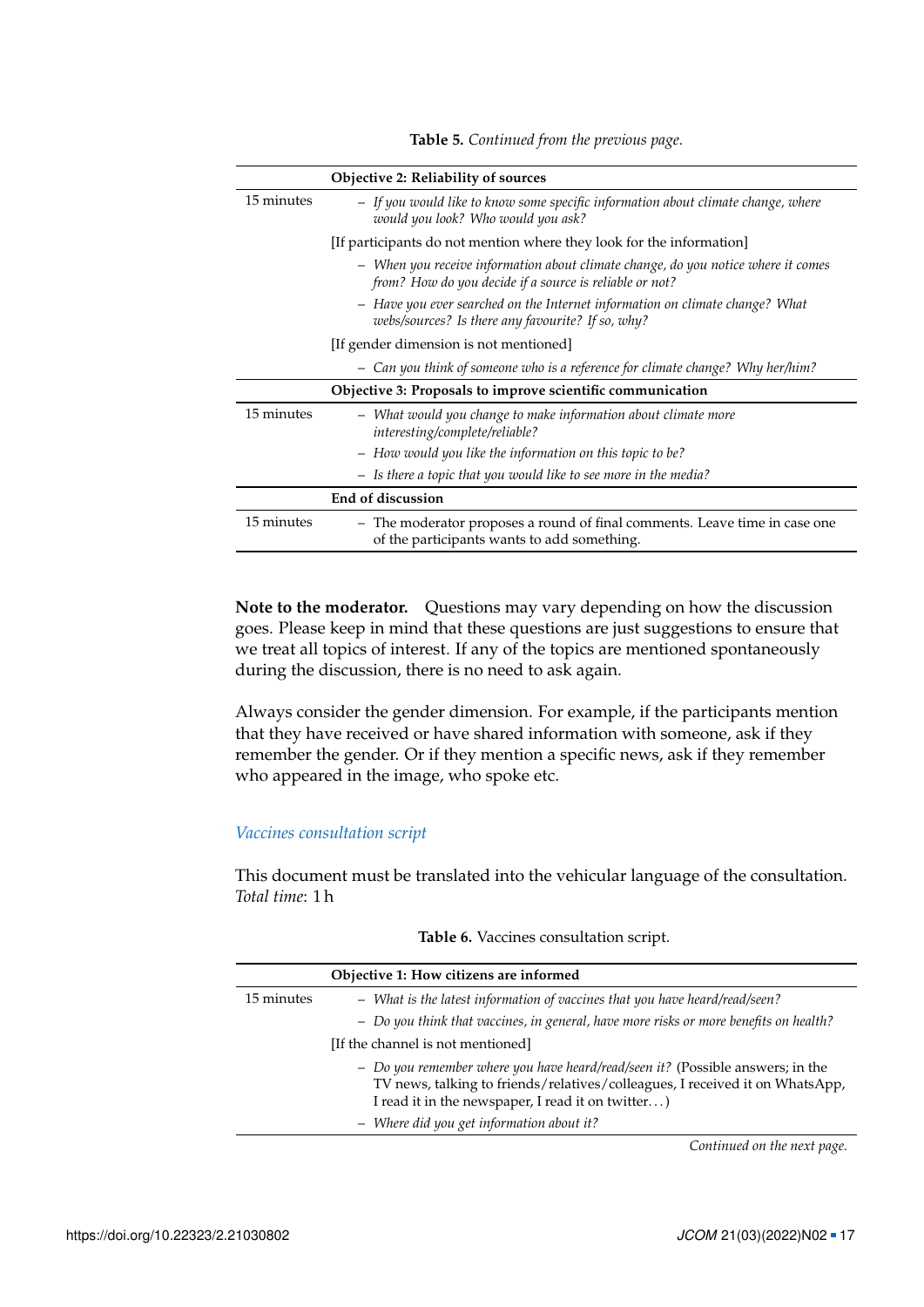|            | [If participants do not mention what is done with the information they receive]                                                                                      |
|------------|----------------------------------------------------------------------------------------------------------------------------------------------------------------------|
|            | - If you read, heard or see information about vaccines that you consider interesting,<br>what do you do? (Possible answers; Share it, send it, talk about it)        |
|            | [If gender dimension is not mentioned]                                                                                                                               |
|            | - Can you remember if in this news the person who gave information about vaccines<br>was a man or a woman?                                                           |
|            | Objective 2: Reliability of sources                                                                                                                                  |
| 15 minutes | - If you have a specific question about vaccines, where would you look? Who would<br>you ask?                                                                        |
|            | [If participants do not mention where they look for the information]                                                                                                 |
|            | - Do you use social networks or the Internet to get information about vaccines?                                                                                      |
|            | - Can you remember which web pages you visited? How do you decide if a source is<br>reliable or not?                                                                 |
|            | - What is your opinion on the pharmaceutical industry as a source of information?                                                                                    |
|            | [If gender dimension is not mentioned]                                                                                                                               |
|            | - For you, who would be a reference in vaccines? Is it a man or a woman?                                                                                             |
|            | Objective 3: Proposals to improve scientific communication                                                                                                           |
| 15 minutes | - Do you think you have enough information about it? Or would you like to know<br>more? What would you like to know?                                                 |
|            | - How would you like the information on this topic to be?                                                                                                            |
|            | - What kind of news about science, technology, health and the environment do you<br>consider most important for your life?                                           |
|            | - If you could participate as a citizen in research projects on a voluntary basis to<br>contribute to the advancement of scientific knowledge, would you do it? Why? |
|            | End of discussion                                                                                                                                                    |
| 15 minutes | - The moderator proposes a round of final comments. Leave time in case one<br>of the participants wants to add something.                                            |

**Table 6.** *Continued from the previous page.*

**Note to the moderator.** Questions may vary depending on how the discussion goes. Please keep in mind that these questions are just a suggestion to ensure that we treat all topics of interest. If any of the topics are mentioned spontaneously during the discussion, there is no need to ask again.

Always consider the gender dimension. For example, if the participants mention that they have received or have shared information with someone, ask if they remember the gender. Or if they mention a specific news, ask if they remember who appeared in the image, who spoke etc.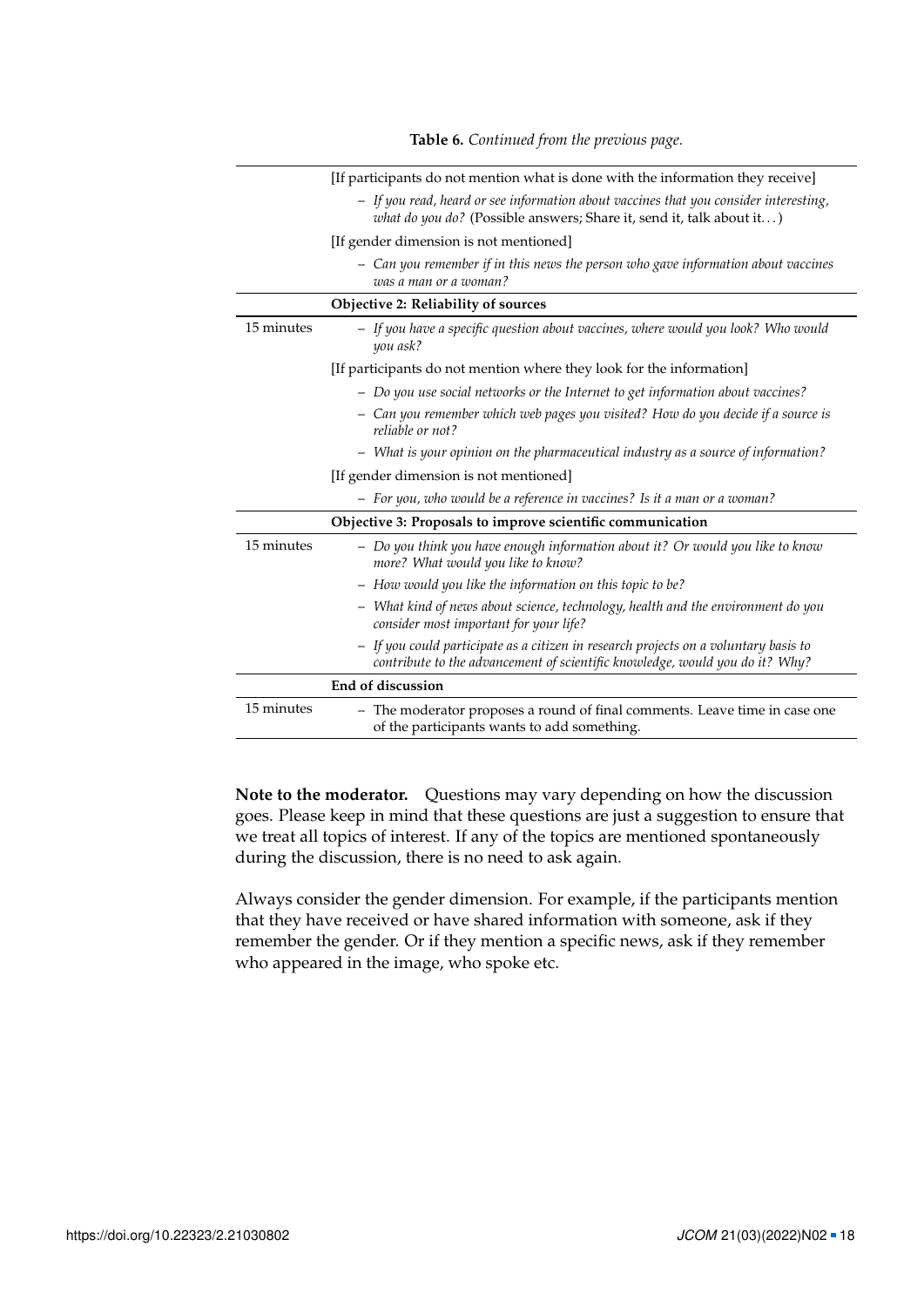#### *Genetically Modified Organisms consultation script*

This document must be translated into the vehicular language of the consultation. *Total time*: 1 h

|            | Objective 2: Reliability of sources                                                                                                                                                                                |
|------------|--------------------------------------------------------------------------------------------------------------------------------------------------------------------------------------------------------------------|
| 15 minutes | - What can you tell me about genetically modified organisms?                                                                                                                                                       |
|            | - Which sources of information do you think are more reliable about genetically<br>modified organisms? And which aren't? Why?                                                                                      |
|            | [If participants do not mention where they look for the information]                                                                                                                                               |
|            | - Have you ever searched on the Internet information on genetically modified<br>organisms? What webs/sources?                                                                                                      |
|            | - Is there any favourite source? If so, why?                                                                                                                                                                       |
|            | - Do you trust the information on science and technology that different governments<br>disseminate?                                                                                                                |
|            | - Do you think that most scientists agree on the issues we are dealing with?                                                                                                                                       |
|            | [If gender dimension is not mentioned]                                                                                                                                                                             |
|            | - For you, who would be a reference in genetically modified organisms? Is it a man or<br>a woman?                                                                                                                  |
|            | - When do you feel most interested in scientific news when the anchors are men or<br>women?                                                                                                                        |
|            | Objective 1: How citizens are informed                                                                                                                                                                             |
| 15 minutes | - Can you tell me if you consume any product that includes genetically modified<br>organisms?                                                                                                                      |
|            | [If the channel is not mentioned]                                                                                                                                                                                  |
|            | - Do you remember where you found this information? (Possible answers; in the<br>TV news, talking to friends/relatives/colleagues, I received it on WhatsApp,<br>I read it in the newspaper, I read it on twitter) |
|            | [If participants do not mention what is done with the information they receive]                                                                                                                                    |
|            | - What do you do with that information about genetically modified organisms?<br>(Possible answers; Share it, send it, talk about it)                                                                               |
|            | Objective 3: Proposals to improve scientific communication                                                                                                                                                         |
| 15 minutes | - Do you think you have enough information about this issue?                                                                                                                                                       |
|            | - How this information can be improved?                                                                                                                                                                            |
|            | - What kind of news about science, technology, health and the environment do you<br>consider most important for your life?                                                                                         |
|            | End of discussion                                                                                                                                                                                                  |
| 15 minutes | - The moderator proposes a round of final comments. Leave time in case one<br>of the participants wants to add something.                                                                                          |

**Table 7.** Genetically Modified Organisms consultation script.

**Note to the moderator.** Questions may vary depending on how the discussion goes. Please keep in mind that these questions are just a suggestion to ensure that we treat all topics of interest. If any of the topics are mentioned spontaneously during the discussion, there is no need to ask again.

Always consider the gender dimension. For example, if the participants mention that they have received or have shared information with someone, ask if they remember the gender. Or if they mention a specific news, ask if they remember who appeared in the image, who spoke etc.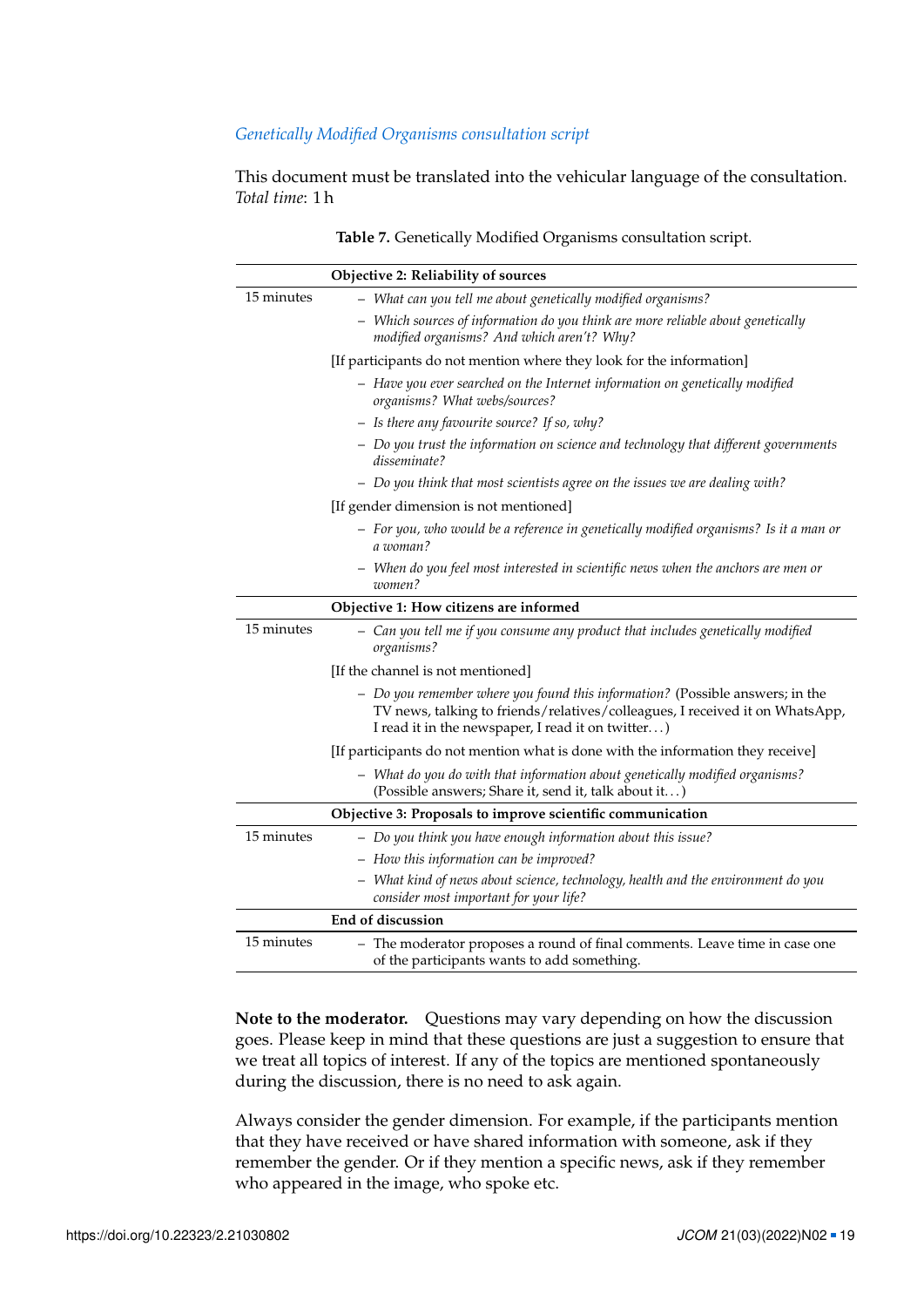#### *Alternative medicine consultation script*

This document must be translated into the vehicular language of the consultation. *Total time*: 1 h

|            | Objective 2: Reliability of sources                                                                                                                                                                      |
|------------|----------------------------------------------------------------------------------------------------------------------------------------------------------------------------------------------------------|
| 15 minutes | - Have you ever heard of alternative or complementary medicine? What can you tell<br>me about it?                                                                                                        |
|            | - From your point of view, do you think that an alternative or complementary<br>treatment would bring you something different from conventional medicine?                                                |
|            | - Which sources of information do you think can be trusted about<br>alternative/complementary medicine? And which can't? Why?                                                                            |
|            | [If participants do not mention where they look for the information]                                                                                                                                     |
|            | - Have you ever looked for information on any alternative/complementary medicine on<br>the internet? Explain me a little more.                                                                           |
|            | - If you have a health problem, in addition to the doctor's treatment, do you consider<br>the recommendations of other people, professionals or information to look for on your<br>own?                  |
|            | [If gender dimension is not mentioned]                                                                                                                                                                   |
|            | - Who comes to your mind if I ask you for a reference in alternative medicine? Why<br>him/her?                                                                                                           |
|            | Objective 1: How citizens are informed                                                                                                                                                                   |
| 15 minutes | [If the channel is not mentioned]                                                                                                                                                                        |
|            | - Where did you get information about it? (Possible answers; in the TV news,<br>talking to friends/relatives/colleagues, I received it on WhatsApp, I read it<br>in the newspaper, I read it on twitter) |
|            | [If participants do not mention what is done with the information they receive]                                                                                                                          |
|            | - What do you do with this information about alternative medicine? (Possible<br>answers; Share it, send it, talk about it)                                                                               |
|            | [If gender dimension is not mentioned]                                                                                                                                                                   |
|            | - Can you remember if the information about alternative medicine was explained by a<br>man or a woman?                                                                                                   |
|            | Objective 3: Proposals to improve scientific communication                                                                                                                                               |
| 15 minutes | - Do you think there is enough information about this issue?                                                                                                                                             |
|            | - Is there a topic that you would like to see more in the media?                                                                                                                                         |
|            | - How this information can be improved?                                                                                                                                                                  |
|            | - Have you ever felt that your ideas were not taken into account?                                                                                                                                        |
|            | <b>End of discussion</b>                                                                                                                                                                                 |
| 15 minutes | - The moderator proposes a round of final comments. Leave time in case one<br>of the participants wants to add something.                                                                                |

**Table 8.** Alternative medicine consultation script.

**Note to the moderator.** Questions may vary depending on how the discussion goes. Please keep in mind that these questions are just a suggestion to ensure that we treat all topics of interest. If any of the topics are mentioned spontaneously during the discussion, there is no need to ask again.

Always consider the gender dimension. For example, if the participants mention that they have received or have shared information with someone, ask if they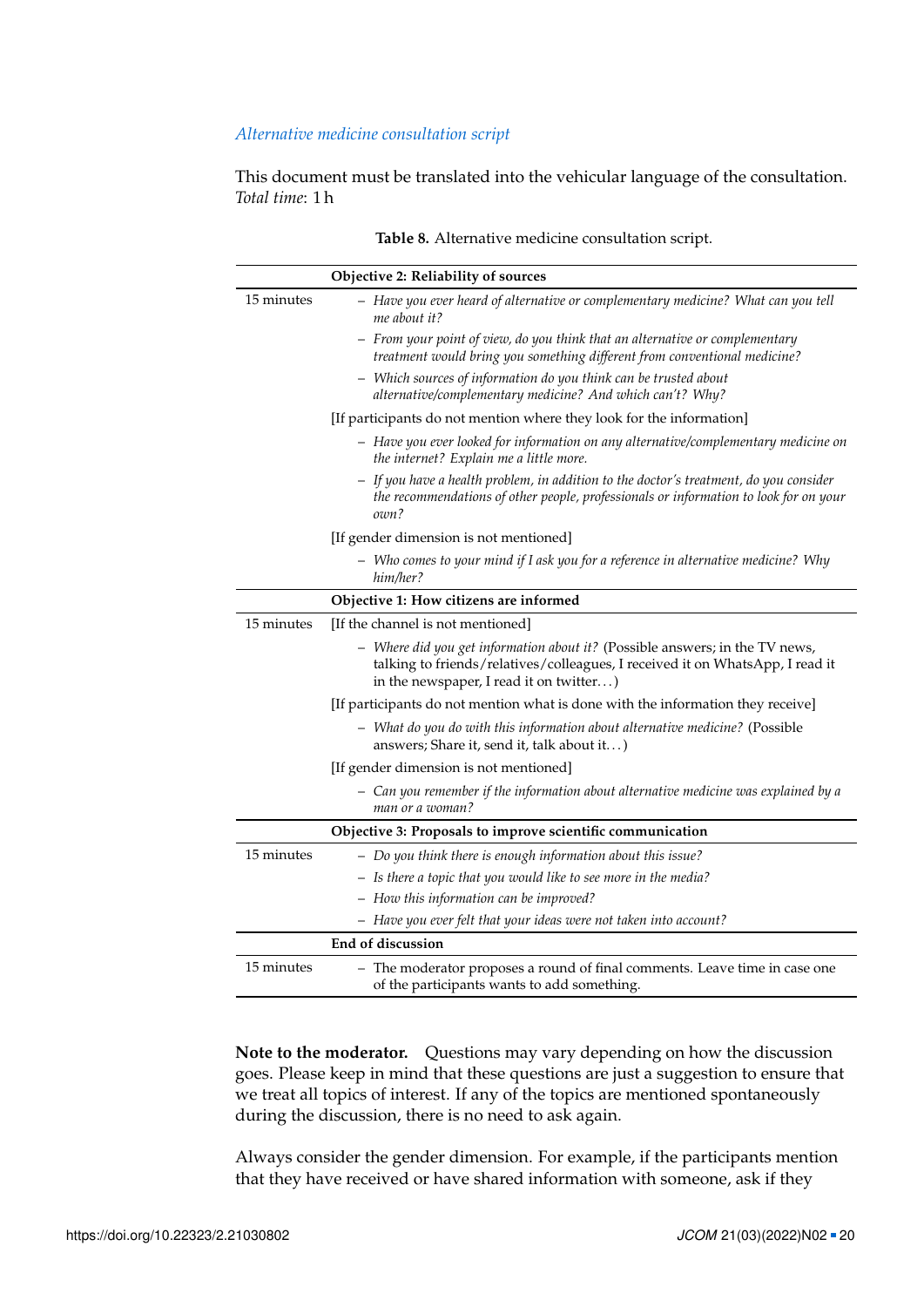<span id="page-20-12"></span><span id="page-20-11"></span><span id="page-20-10"></span><span id="page-20-9"></span><span id="page-20-8"></span><span id="page-20-7"></span><span id="page-20-6"></span><span id="page-20-5"></span><span id="page-20-4"></span><span id="page-20-3"></span><span id="page-20-2"></span><span id="page-20-1"></span><span id="page-20-0"></span>

|                   | remember the gender. Or if they mention a specific news, ask if they remember<br>who appeared in the image, who spoke etc.                                                                                                                                                                                                                                                                                                                                                                               |
|-------------------|----------------------------------------------------------------------------------------------------------------------------------------------------------------------------------------------------------------------------------------------------------------------------------------------------------------------------------------------------------------------------------------------------------------------------------------------------------------------------------------------------------|
| <b>References</b> | Armstrong, M. J., Gronseth, G. S., Gagliardi, A. R. and Mullins, C. D. (2020).<br>'Participation and consultation engagement strategies have complementary<br>roles: a case study of patient and public involvement in clinical practice<br>guideline development'. Health Expectations 23 (2), pp. 423-432.<br>https://doi.org/10.1111/hex.13018.                                                                                                                                                       |
|                   | Berg, M. and Lidskog, R. (2018). 'Deliberative democracy meets democratised<br>science: a deliberative systems approach to global environmental governance'.<br>Environmental Politics 27 (1), pp. 1-20.                                                                                                                                                                                                                                                                                                 |
|                   | https://doi.org/10.1080/09644016.2017.1371919.<br>Bernauer, T. and Gampfer, R. (2013). 'Effects of civil society involvement on popular<br>legitimacy of global environmental governance'. Global Environmental Change 23<br>(2), pp. 439-449. https://doi.org/10.1016/j.gloenvcha.2013.01.001.<br>Blue, G. and Medlock, J. (2014). 'Public engagement with climate change as<br>scientific citizenship: a case study of World Wide Views on Global Warming'.<br>Science as Culture 23 (4), pp. 560–579. |
|                   | https://doi.org/10.1080/09505431.2014.917620.<br>Boucher, S. (2009). If citizens have a voice, who's listening? Lessons from recent citizen<br>consultation experiments for the European Union. EPIN working paper No. 24.<br>Brussels, Belgium: Centre for European Policy Studies.                                                                                                                                                                                                                     |
|                   | Calder, I. R. (2002). 'Forests and hydrological services: reconciling public and<br>science perceptions'. Land Use and Water Resources Research 2, pp. 2.1–2.12.<br>https://doi.org/10.22004/ag.econ.47860.                                                                                                                                                                                                                                                                                              |
|                   | Carvalho, A., Pinto-Coelho, Z. and Seixas, E. (2019). 'Listening to the public —<br>enacting power: citizen access, standing and influence in public participation<br>discourses'. Journal of Environmental Policy & Planning 21 (5), pp. 563-576.<br>https://doi.org/10.1080/1523908x.2016.1149772.                                                                                                                                                                                                     |
|                   | Cobo, C. (2012). 'Networks for citizen consultation and citizen sourcing of<br>expertise'. Contemporary Social Science 7 (3), pp. 283-304.<br>https://doi.org/10.1080/21582041.2012.683445.                                                                                                                                                                                                                                                                                                              |
|                   | Davies, S., McCallie, E., Simonsson, E., Lehr, J. L. and Duensing, S. (2009).<br>'Discussing dialogue: perspectives on the value of science dialogue events that<br>do not inform policy'. Public Understanding of Science 18 (3), pp. 338-353.<br>https://doi.org/10.1177/0963662507079760.                                                                                                                                                                                                             |
|                   | Delicado, A., Rowland, J. and Estevens, J. (2021). 'Bringing back the debate on<br>mediated and unmediated science communication: the public's perspective'.<br>JCOM 20 (03), A10. https://doi.org/10.22323/2.20030210.                                                                                                                                                                                                                                                                                  |
|                   | Delicado, A., Rowland, J., Vengut Climent, E., Mendoza-Poudereux, I. and<br>Gaston, E. (2022). 'Citizen consultations on science communication: a citizen<br>science approach'. Mètode Science Studies Journal 12, pp. 47-53.<br>https://doi.org/10.7203/metode.12.17510.                                                                                                                                                                                                                                |
|                   | Dutton, W. H. (2008). 'The wisdom of collaborative network organizations:<br>capturing the value of networked individuals'. Prometheus 26 (3), pp. 211-230.<br>https://doi.org/10.1080/08109020802270182.                                                                                                                                                                                                                                                                                                |
|                   | Fisher, D. R. (2019). 'The broader importance of #FridaysForFuture'. Nature Climate<br>Change 9 (6), pp. 430-431. https://doi.org/10.1038/s41558-019-0484-y.                                                                                                                                                                                                                                                                                                                                             |
|                   |                                                                                                                                                                                                                                                                                                                                                                                                                                                                                                          |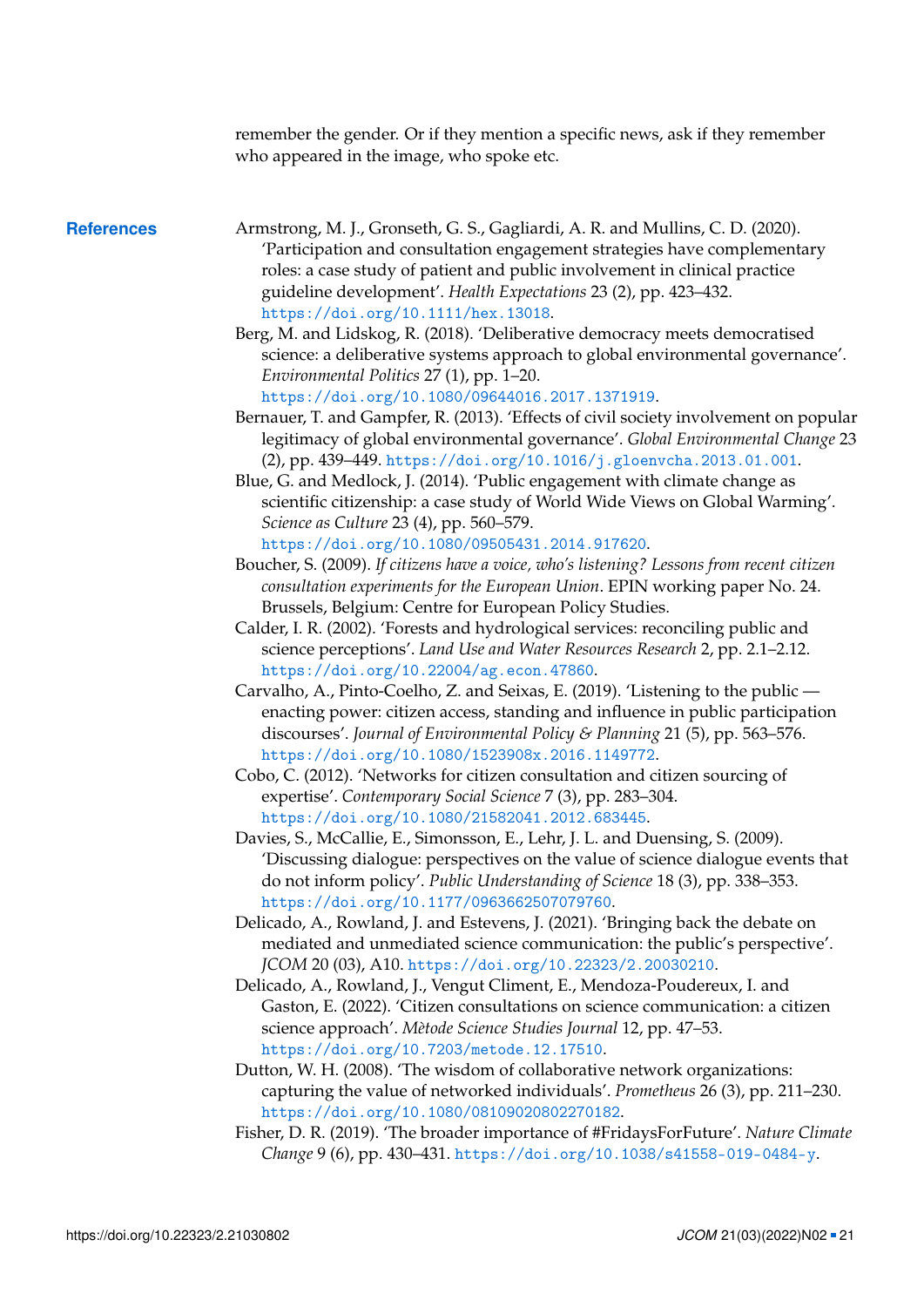<span id="page-21-13"></span>Fox, O. and Stoett, P. (2016). 'Citizen participation in the UN sustainable development goals consultation process: toward global democratic governance?' *Global Governance: a Review of Multilateralism and International Organizations* 22 (4), pp. 555–574.

<https://doi.org/10.1163/19426720-02204007>.

- <span id="page-21-9"></span>Head, E. (2009). 'The ethics and implications of paying participants in qualitative research'. *International Journal of Social Research Methodology* 12 (4), pp. 335–344. <https://doi.org/10.1080/13645570802246724>.
- <span id="page-21-5"></span>Hennink, M. M. (2014). Understanding focus group discussions. New York, NY, U.S.A.: Oxford University Press.

<https://doi.org/10.1093/acprof:osobl/9780199856169.001.0001>.

- <span id="page-21-14"></span>Holliman, R. and Jensen, E. (2009). '(In)authentic science and (im)partial publics: (re)constructing the science outreach and public engagement agenda'. In: Investigating science communication in the information age: implications for public engagement and popular media. Ed. by R. Holliman, E. Whitelegg, E. Scanlon, S. Smidt and J. Thomas. Oxford, U.K.: Oxford University Press, pp. 35–52.
- <span id="page-21-0"></span>Huttunen, S. and Hildén, M. (2014). 'Framing the controversial: geoengineering in academic literature'. *Science Communication* 36 (1), pp. 3–29. <https://doi.org/10.1177/1075547013492435>.
- <span id="page-21-1"></span>Irwin, A. and Michael, M. (2003). Science, social theory and public knowledge. Maidenhead, U.K.: Open University Press.
- <span id="page-21-2"></span>Jacobi, J., Mathez-Stiefel, S.-L., Gambon, H., Rist, S. and Altieri, M. (2017). 'Whose knowledge, whose development? Use and role of local and external knowledge in agroforestry projects in Bolivia'. *Environmental Management* 59 (3), pp. 464–476. <https://doi.org/10.1007/s00267-016-0805-0>.
- <span id="page-21-8"></span>Kitzinger, J. (1994). 'The methodology of focus groups: the importance of interaction between research participants'. *Sociology of Health and Illness* 16 (1), pp. 103–121. <https://doi.org/10.1111/1467-9566.ep11347023>.
- <span id="page-21-11"></span>Krueger, R. A. (1994). Focus groups: a practical guide for applied research. 2nd ed. Thousand Oaks, CA, U.S.A.: SAGE Publications.
- <span id="page-21-6"></span>Krueger, R. A. and Casey, M. A. (2000). Focus groups: a practical guide for applied research. 3rd ed. Thousand Oaks, CA, U.S.A.: SAGE Publications.
- <span id="page-21-10"></span>Krzewińska, A. (2017). Deliberacja. Idea — metodologia — praktyka. Łódź, Poland: Wydawnictwo Uniwersytetu Łódzkiego.
- <span id="page-21-4"></span>Krzewińska, A., Dzimińska, M., Warwas, I. and Wiktorowicz, J. (2021). Komunikacja naukowa w Polsce. Szczepionki, medycyna alternatywna, zmiany klimatyczne, GMO pod lupą. Łódź, Poland: Wydawnictwo Uniwersytetu Łódzkiego. <https://doi.org/10.18778/8220-553-4>.

<span id="page-21-3"></span>Moreno-Castro, C., Mendoza-Poudereux, I. and Vengut-Climent, E., eds. (2020). CONCISE's public consultations. Valencia, Spain: ScienceFlows, Science Culture and Innovation Unit of the University of Valencia. URL: <https://hdl.handle.net/10550/76516>.

- <span id="page-21-7"></span>Onwuegbuzie, A. J., Dickinson, W. B., Leech, N. L. and Zoran, A. G. (2009). 'A qualitative framework for collecting and analyzing data in focus group research'. *International Journal of Qualitative Methods* 8 (3), pp. 1–21. <https://doi.org/10.1177/160940690900800301>.
- <span id="page-21-12"></span>Parker, W. R. (1954). *The national interest and foreign languages: a discussion guide and work paper for citizen consultations*. Washington, D.C., U.S.A.: U.S. Government Printing Office.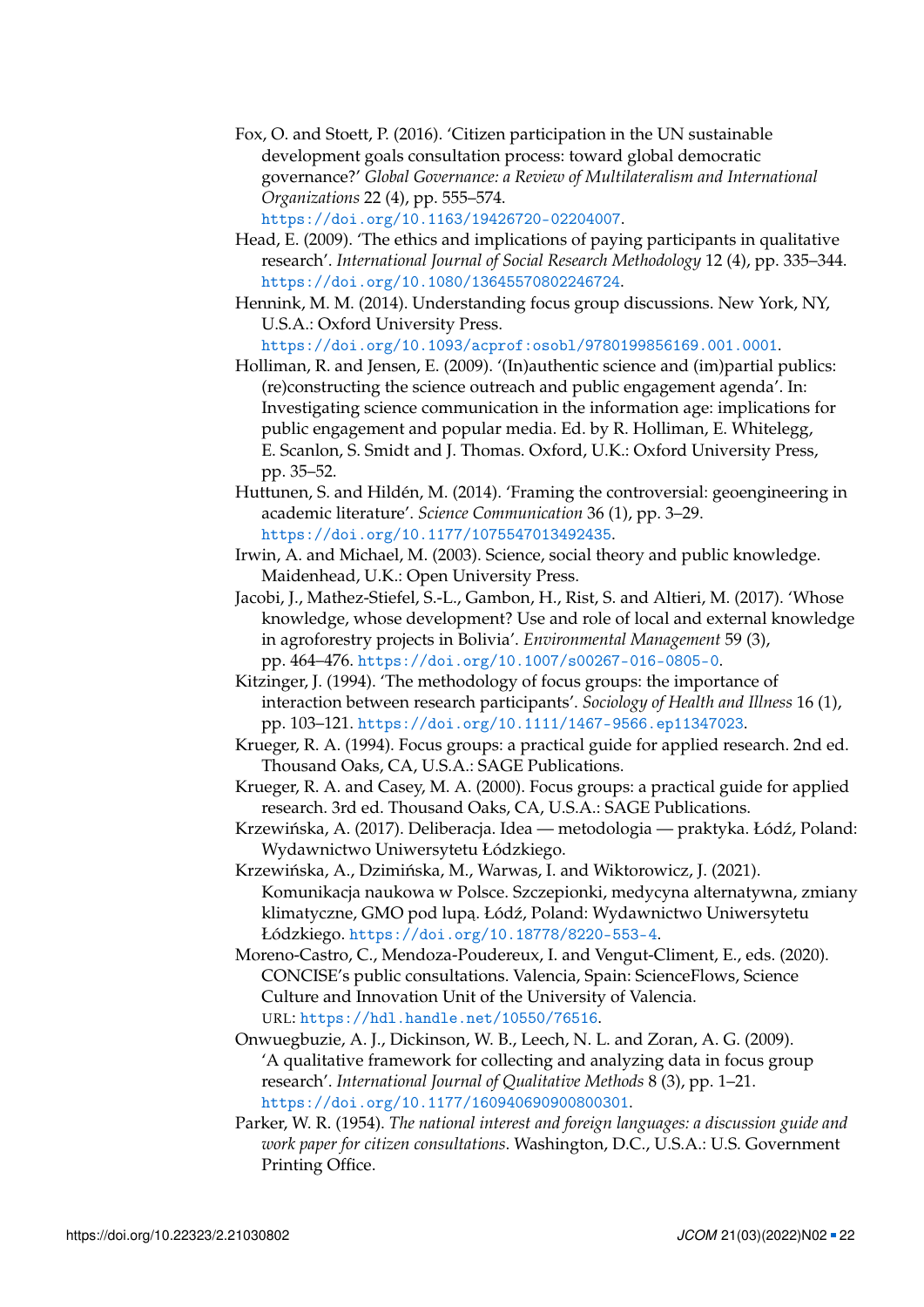- <span id="page-22-11"></span>Peters, D. A. (1993). 'Improving quality requires consumer input: using focus groups'. *Journal of Nursing Care Quality* 7 (2), pp. 34–41. <https://doi.org/10.1097/00001786-199301000-00006>.
- <span id="page-22-6"></span>Rask, M. and Worthington, R., eds. (2017). Governing biodiversity through democratic deliberation. London, U.K. and New York, NY, U.S.A.: Routledge.
- <span id="page-22-14"></span>Revuelta, G. and Llorente, C. (2020). 'Barcelona pilot public consultation (Spain)'. In: CONCISE's public consultations. Ed. by C. Moreno-Castro, I. Mendoza-Poudereux and E. Vengut-Climent. Valencia, Spain: ScienceFlows, Science Culture and Innovation Unit of the University of Valencia, pp. 12–15. URL: <https://hdl.handle.net/10550/76516>.
- <span id="page-22-7"></span>Riedy, C. and Herriman, J. (2011). 'Deliberative mini-publics and the global deliberative system: insights from an evaluation of World Wide Views on Global Warming in Australia'. *PORTAL Journal of Multidisciplinary International Studies* 8 (3), pp. 1–29. URL: <http://hdl.handle.net/10453/18959>.
- <span id="page-22-5"></span>Rodrigo, D. and Amo, P. A. (2008). *Background document on public consultation*. Organisation for Economic Co-operation and Development (OECD).
- <span id="page-22-3"></span>Rogers, K. H. (2006). 'The real river management challenge: integrating scientists, stakeholders and service agencies'. *River Research and Applications* 22 (2), pp. 269–280. <https://doi.org/10.1002/rra.910>.
- <span id="page-22-8"></span>Rothwell, E., Anderson, R. and Botkin, J. R. (2016). 'Deliberative discussion focus groups'. *Qualitative Health Research* 26 (6), pp. 734–740. <https://doi.org/10.1177/1049732315591150>.
- <span id="page-22-4"></span>Rowe, G. and Frewer, L. J. (2005). 'A typology of public engagement mechanisms'. *Science, Technology, & Human Values* 30 (2), pp. 251–290. <https://doi.org/10.1177/0162243904271724>.
- <span id="page-22-1"></span>Schütz, F., Heidingsfelder, M. L. and Schraudner, M. (2019). 'Co-shaping the future in Quadruple Helix innovation systems: uncovering public preferences toward participatory research and innovation'. *She Ji: the Journal of Design, Economics, and Innovation* 5 (2), pp. 128–146.

<https://doi.org/10.1016/j.sheji.2019.04.002>.

- <span id="page-22-9"></span>Shipley, R. and Utz, S. (2012). 'Making it count: a review of the value and techniques for public consultation'. *Journal of Planning Literature* 27 (1), pp. 22–42. <https://doi.org/10.1177/0885412211413133>.
- <span id="page-22-12"></span>Stewart, D. W. and Shamdasani, P. N. (1990). Focus groups: theory and practice. Vol. 20. Applied Social Research Methods Series. Newbury Park, CA, U.S.A.: SAGE Publications.
- <span id="page-22-0"></span>Stilgoe, J., Owen, R. and Macnaghten, P. (2013). 'Developing a framework for responsible innovation'. *Research Policy* 42 (9), pp. 1568–1580. <https://doi.org/10.1016/j.respol.2013.05.008>.
- <span id="page-22-13"></span>Surmiak, A. (2020). 'Ethical concerns of paying cash to vulnerable participants: the qualitative researchers' views'. *The Qualitative Report* 25 (12), pp. 4461–4481. <https://doi.org/10.46743/2160-3715/2020.4441>.
- <span id="page-22-2"></span>Ward, J. K., Cafiero, F., Fretigny, R., Colgrove, J. and Seror, V. (2019). 'France's citizen consultation on vaccination and the challenges of participatory democracy in health'. *Social Science & Medicine* 220, pp. 73–80. <https://doi.org/10.1016/j.socscimed.2018.10.032>.
- <span id="page-22-10"></span>Wilkinson, S. (2004). 'Focus group research'. In: Qualitative research: theory, method and practice. Ed. by D. Silverman. Thousand Oaks, CA, U.S.A.: SAGE Publications, pp. 177–199.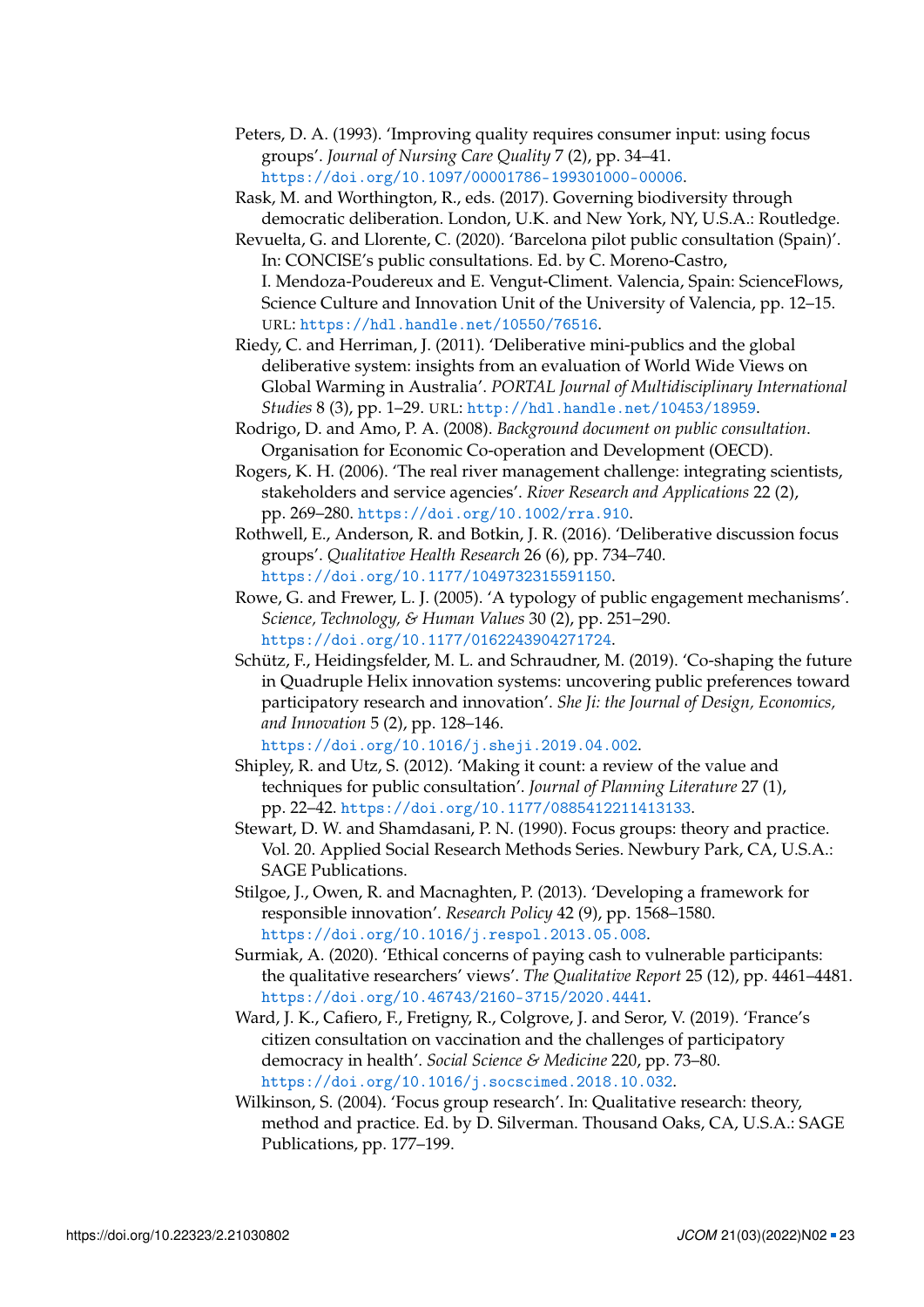**Authors** Carolina Llorente, Ph.D. Associate Professor at the Department of Experimental and Health Sciences at Pompeu Fabra University (UPF). She is also the assistant director of the Science, Communication and Society Studies Centre of the UPF and the deputy director of the Master's Degree in Scientific, Medical and Environmental Communication at the UPF — Barcelona School of Management. Her research focuses on citizen participation in science, the perception of researchers on the public and Responsible Research and Innovation (RRI). E-mail: [carolina.llorente@upf.edu.](mailto:carolina.llorente@upf.edu)

> Gema Revuelta, Ph.D. Associate Professor at the Department of Experimental and Health Sciences at Pompeu Fabra University (UPF). She is also the director of the Science, Communication and Society Studies Centre (CCS-UPF) and the director of the Master's Degree in Scientific, Medical and Environmental Communication at UPF — Barcelona School of Management. Her lines of research include: Social perception of science, Science and health communication and journalism and Responsible Research and Innovation (RRI). E-mail: [gema.revuelta@upf.edu.](mailto:gema.revuelta@upf.edu)

Małgorzata Dzimińska, Ph.D. Assistant Professor, holds a Ph.D. in social sciences with the specialty in pedagogy from the University of Social Sciences in Warsaw, Master degree in English Philology from University of Łódź. Her main research interests revolve around higher education where she focuses on the topics of quality management, knowledge management, science communication, community-based participatory research, data use for educational improvement and policy making. E-mail: [mdziminska@spoleczna.pl.](mailto:mdziminska@spoleczna.pl)

Izabela Warwas, Ph.D. Professor at the Faculty of Economics and Sociology at the University of Lodz. Chair of the Department of Labour and Social Policy. Her scientific interests focus on the issues related to human resources management, age and diversity management. Author and co-author publications 120 (scientific and popular science publications). From 2002 she participated, as a technical coordinator, specialist on evaluation and expert, in over 35 European projects. Moreover, she participated in several national projects ordered by the Ministry of Science and Higher Education, Ministry of Regional Development, marshal offices. In the years 2002–2019, auditor of several dozen companies within the nationwide competition on Leader of Human Resources Management organised by the Institute of Labour and Social Affairs in Warsaw. E-mail: [izabela.warwas@uni.lodz.pl.](mailto:izabela.warwas@uni.lodz.pl)

Aneta Krzewińska, Ph.D. Associate Professor, Ph.D. in the humanities in the field of sociology, head of the Department of Methods and Techniques of Social Research (Faculty of Economics and Sociology at the University of Lodz, Poland). She is an author of numerous methodological publications. She implemented 30+ qualitative and quantitative research studies. Her scientific interests include: deliberative techniques, social consultations, social research methodology. E-mail: [aneta.krzewinska@uni.lodz.pl.](mailto:aneta.krzewinska@uni.lodz.pl)